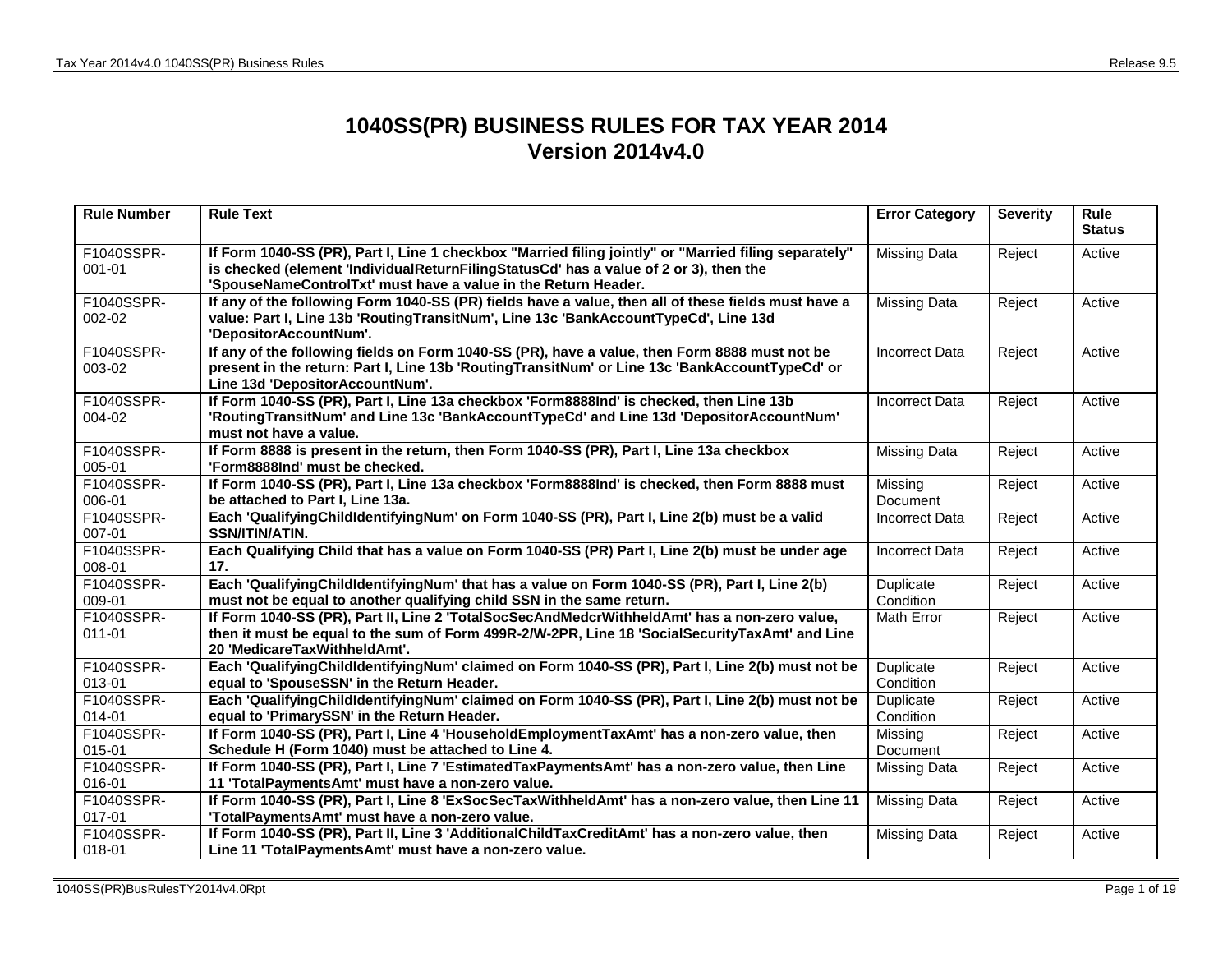| <b>Rule Number</b>   | <b>Rule Text</b>                                                                                                                                                                                                                                                                                                                                                                                                                | <b>Error Category</b> | <b>Severity</b> | <b>Rule</b><br><b>Status</b> |
|----------------------|---------------------------------------------------------------------------------------------------------------------------------------------------------------------------------------------------------------------------------------------------------------------------------------------------------------------------------------------------------------------------------------------------------------------------------|-----------------------|-----------------|------------------------------|
| F1040SSPR-<br>019-01 | If Form 1040-SS (PR), Part I, Line 10 'HealthCoverageTaxCreditAmt' has a non-zero value, then<br>Line 11 'TotalPaymentsAmt' must have a non-zero value.                                                                                                                                                                                                                                                                         | <b>Missing Data</b>   | Reject          | Active                       |
| F1040SSPR-<br>020-01 | If Form 1040-SS (PR), Part I, Line 11 'TotalPaymentsAmt' has a non-zero value, then it must be<br>equal to the sum of Line 7 'EstimatedTaxPaymentsAmt' and Line 8 'ExSocSecTaxWithheldAmt'<br>and Line 10 'HealthCoverageTaxCreditAmt' and Line 11 'requestForExtensionAmt' and Line 11<br>'AddIMedcrRRTTaxWithholdingAmt' and Part II, Line 3 'AdditionalChildTaxCreditAmt'.                                                   | Math Error            | Reject          | Active                       |
| F1040SSPR-<br>021-02 | If Form 1040-SS (PR), Part I, Line 11 'TotalPaymentsAmt' is not equal to Line 6 'TotalTaxAmt', then<br>one of the following must have a non-zero value: Line 12 'OverpaidAmt' or Line 13a 'RefundAmt'<br>or Line 14 'AppliedToEsTaxAmt' or Line 15 'OwedAmt'.                                                                                                                                                                   | <b>Missing Data</b>   | Reject          | Active                       |
| F1040SSPR-<br>022-01 | If Form 1040-SS (PR), Part I, Line 8 'ExSocSecTaxWithheldAmt' has a non-zero value, then at least<br>one of the following must be attached to Line 8: Form W-2AS or Form W-2CM or Form W-2GU or<br>Form W-2VI or Form 499R-2/W-2PR.                                                                                                                                                                                             | Missing<br>Document   | Reject          | Active                       |
| F1040SSPR-023        | If Form 1040-SS (PR), Part II, Line 2 'TotalSocSecAndMedcrWithheldAmt' has a non-zero value,<br>then Form 499R-2/W-2PR must be attached to Line 2.                                                                                                                                                                                                                                                                              | Missing<br>Document   | Reject          | Active                       |
| F1040SSPR-024        | If Form 1040-SS (PR) includes only one Part V 'SelfEmploymentTaxGrp' and Part V, Line A<br>checkbox 'ExemptForm4361Ind' is not checked, then Part V, Line 12 'SelfEmploymentTaxAmt'<br>must be equal to Part I, Line 3 'SelfEmploymentTaxAmt'.                                                                                                                                                                                  | Data Mismatch         | Reject          | Active                       |
| F1040SSPR-<br>028-01 | If Form 1040-SS (PR), Part I, Line 1 checkbox "Married filing jointly" is checked (element<br>'IndividualReturnFilingStatusCd' has the value 2), then 'SpousePINEnteredByCd' must have a<br>value.                                                                                                                                                                                                                              | Missing Data          | Reject          | Active                       |
| F1040SSPR-029        | On Form 1040-SS (PR), the 'SSN' entered on each Part III, 'FarmingProfitLoss' must be equal to<br>'PrimarySSN' or 'SpouseSSN' in the Return Header.                                                                                                                                                                                                                                                                             | <b>Incorrect Data</b> | Reject          | Active                       |
| F1040SSPR-030        | On Form 1040-SS (PR), the 'SSN' entered on each Part IV, 'ProfitLossFromBusiness' must be<br>equal to 'PrimarySSN' or 'SpouseSSN' in the Return Header.                                                                                                                                                                                                                                                                         | <b>Incorrect Data</b> | Reject          | Active                       |
| F1040SSPR-031        | On Form 1040-SS (PR), the 'SSN' entered on each Part V, 'SelfEmploymentTaxGrp' must be equal<br>to 'PrimarySSN' or 'SpouseSSN' in the Return Header.                                                                                                                                                                                                                                                                            | <b>Incorrect Data</b> | Reject          | Active                       |
| F1040SSPR-032        | If Form 1040-SS (PR) includes two Part V, 'SelfEmploymentTaxGrp', then their SSN's must not be<br>equal.                                                                                                                                                                                                                                                                                                                        | <b>Incorrect Data</b> | Reject          | Active                       |
| F1040SSPR-<br>033-02 | If Form 1040-SS (PR), Part I, Line 12 'OverpaidAmt' has a value greater than zero, then it must be<br>equal to the sum of Line 13a 'RefundAmt' and Line 14 'AppliedToEsTaxAmt'.                                                                                                                                                                                                                                                 | Math Error            | Reject          | Active                       |
| F1040SSPR-<br>034-02 | If Form 1040-SS (PR), Part I, Line 15 'OwedAmt' has a non-zero value, then Line 6 'TotalTaxAmt'<br>must be greater than Line 11 'TotalPaymentsAmt'.                                                                                                                                                                                                                                                                             | <b>Incorrect Data</b> | Reject          | Active                       |
| F1040SSPR-040        | Form 1040-SS (PR), Part IV, Line 1 'GrossReceiptsOrSalesAmt' minus (-) Line 1<br>'ReturnsAndAllowancesAmt' must be equal to Line 1 'NetGrossReceiptsAmt'.                                                                                                                                                                                                                                                                       | Math Error            | Reject          | Active                       |
| F1040SSPR-<br>043-01 | Form 1040-SS (PR), Part I, Line 6 'TotalTaxAmt' or Line 11 'TotalPaymentsAmt' must have a non-<br>zero value.                                                                                                                                                                                                                                                                                                                   | Missing Data          | Reject          | Active                       |
| F1040SSPR-<br>044-02 | Form 1040-SS (PR), Part I, Line 6 'TotalTaxAmt' must be equal to the sum of the following: Line 3<br>'SelfEmploymentTaxAmt' and Line 4 'HouseholdEmploymentTaxAmt' and Line 5<br>'TotalAMRRTTaxAmt' and Line 6 'SocSecMedicareTaxUnrptdTipAmt' and Line 6<br>'UncollectedSocSecTaxOnTipsAmt' and Line 6 'UncollectedSocSecMedTaxAmt' and Line 6<br>'UncollectedSocSecMedTaxGTLIAmt' and Line 6 'RepymtOfAdvncPymtRcvdInErrAmt'. | Math Error            | Reject          | Active                       |
| F1040SSPR-<br>046-01 | If Form 1040-SS(PR), Line 1 checkbox "Married Filing jointly" is not checked, (element<br>'IndividualReturnFilingStatusCd' does not have the value 2), then 'PrimarySignaturePIN' must<br>have a value in the Return Header.                                                                                                                                                                                                    | Missing Data          | Reject          | Active                       |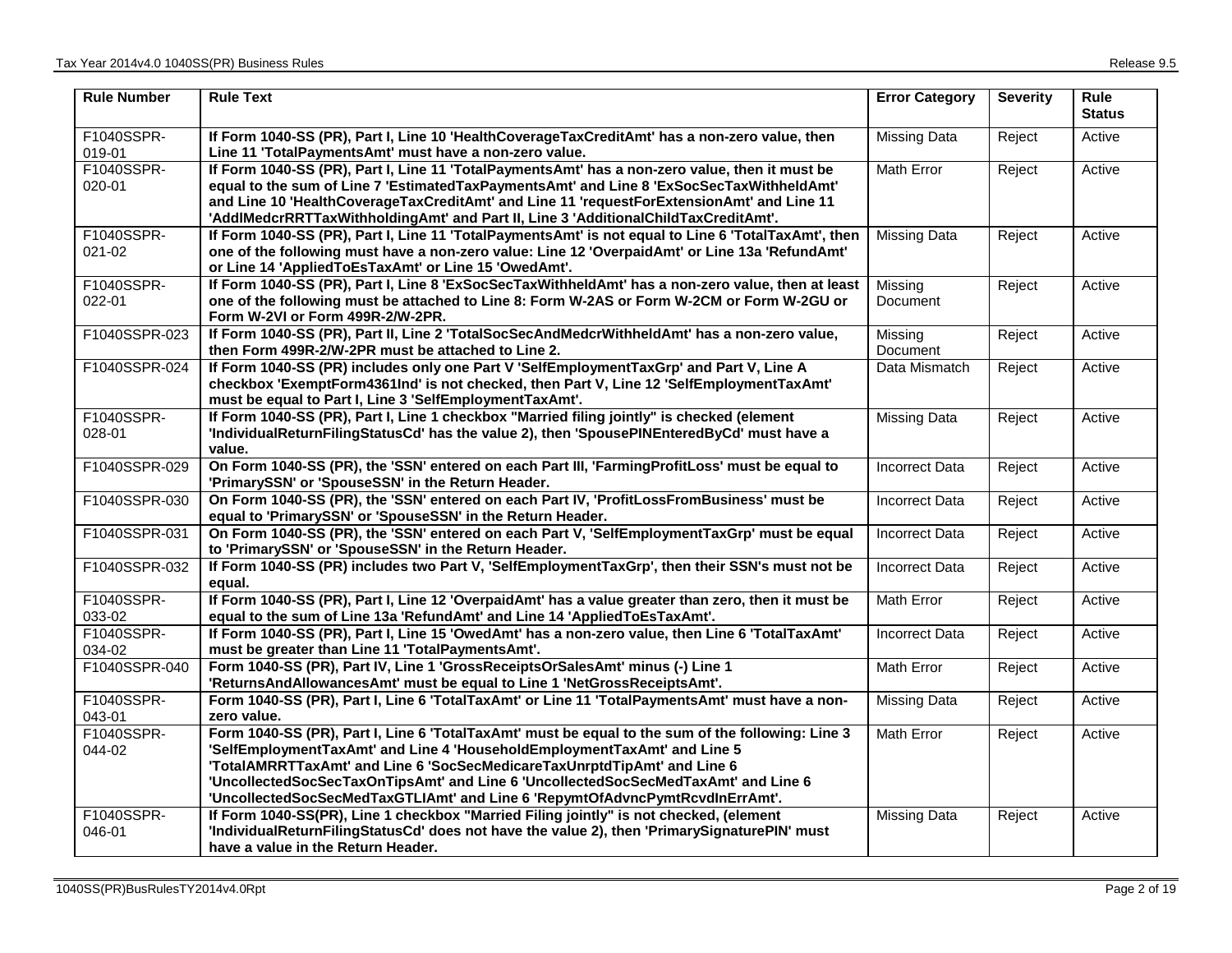| <b>Rule Number</b>   | <b>Rule Text</b>                                                                                                                                                                                                                                                                                                                                                              | <b>Error Category</b> | <b>Severity</b> | Rule<br><b>Status</b> |
|----------------------|-------------------------------------------------------------------------------------------------------------------------------------------------------------------------------------------------------------------------------------------------------------------------------------------------------------------------------------------------------------------------------|-----------------------|-----------------|-----------------------|
| F1040SSPR-<br>047-02 | If Form 1040-SS(PR), Line 1 checkbox "Married Filing jointly" is checked, (element<br>'IndividualReturnFilingStatusCd' has the value 2), and 'PrimaryDeathDt' does not have a value,<br>then 'PrimarySignaturePIN' must have a value in the Return Header.                                                                                                                    | <b>Missing Data</b>   | Reject          | Active                |
| F1040SSPR-<br>048-02 | If Form 1040-SS(PR), Line 1 checkbox "Married Filing jointly" is checked, (element<br>'IndividualReturnFilingStatusCd' has the value 2), and 'SpouseDeathDt' does not have a value,<br>then 'SpouseSignaturePIN' must have a value in the Return Header.                                                                                                                      | <b>Missing Data</b>   | Reject          | Active                |
| F1040SSPR-055        | If Form 1040-SS (PR), Part II, Line 3 'AdditionalChildTaxCreditAmt' has a non-zero value, then Part<br>II, Line 2 'TotalSocSecAndMedcrWithheldAmt' or Part I, Line 3 'SelfEmploymentTaxAmt' must<br>have a non-zero value.                                                                                                                                                    | <b>Missing Data</b>   | Reject          | Active                |
| F1040SSPR-<br>056-01 | If Form 1040-SS (PR), Part II, Line 3 'AdditionalChildTaxCreditAmt' has a non-zero value, then Part<br>I, Line 2(b) must have at least three 'QualifyingChildIdentifyingNum's.                                                                                                                                                                                                | <b>Incorrect Data</b> | Reject          | Active                |
| F1040SSPR-<br>058-01 | If Form 1040-SS, Part I, Line 1 checkbox "Married filing jointly" is checked (element<br>'IndividualReturnFilingStatusCd' has the value 2), then the Name in the Return Header<br>'NameLine1Txt' must contain an ampersand.                                                                                                                                                   | <b>Incorrect Data</b> | Reject          | Active                |
| F1040SSPR-<br>059-02 | If Form 1040-SS (PR), Part I, Line 1 checkbox "Married filing jointly" is not checked (element<br>'IndividualReturnFilingStatusCd' does not have the value 2) and 'PrimaryDeathDt' has a value,<br>then Filer Name in the Return Header 'NameLine1Txt' must contain either " DECD" or " <decd".< td=""><td><b>Incorrect Data</b></td><td>Reject</td><td>Active</td></decd".<> | <b>Incorrect Data</b> | Reject          | Active                |
| F1040SSPR-<br>060-02 | If Form 1040-SS (PR), Part I, Line 1 checkbox "Married filing jointly" is checked (element<br>'IndividualReturnFilingStatusCd' has the value 2) and 'PrimaryDeathDt' has a value, then Filer<br>Name in the Return Header 'NameLine1Txt' must contain "DECD &".                                                                                                               | <b>Incorrect Data</b> | Reject          | Active                |
| F1040SSPR-<br>062-01 | If Form 1040-SS (PR), Part III 'FarmingProfitLoss' is present, then at least one of the following<br>must have a non-zero value: Line 11 'GrossIncomeAmt' or Line 35 'TotalExpensesAmt' or Line 36<br>'NetFarmProfitLossAmt'.                                                                                                                                                 | <b>Missing Data</b>   | Reject          | Active                |
| F1040SSPR-063        | If Form 1040-SS (PR), Part IV 'ProfitLossFromBusinessType' is present, then at least one of the<br>following must have a non-zero value: Line 1 'GrossReceiptsOrSalesAmt' or Line 5<br>'GrossIncomeAmt' or Line 26 'TotalExpensesAmt' or Line 27 'NetProfitOrLossAmt'.                                                                                                        | <b>Missing Data</b>   | Reject          | Active                |
| F1040SSPR-066        | If Form 1040-SS (PR), Part V, Line 8c 'WagesSubjectToSSTAmt' has a non-zero value, then Form<br>8919 must be present in the return.                                                                                                                                                                                                                                           | Missing<br>Document   | Reject          | Active                |
| F1040SSPR-<br>067-01 | If Form 1040-SS (PR), 'PrimaryDeathDt' and 'SpouseDeathDt' has a value, then the return must<br>not be filed electronically.                                                                                                                                                                                                                                                  | Unsupported           | Reject          | Active                |
| F1040SSPR-<br>069-01 | Form 1040-SS (PR), Line 6 'SocSecMedicareTaxUnrptdTipAmt' must be equal to the sum of all<br>Form 4137, Line 13 'SocSecMedicareTaxUnrptdTipAmt'.                                                                                                                                                                                                                              | Data Mismatch         | Reject          | Active                |
| F1040SSPR-<br>070-01 | Form 1040-SS (PR), Line 6 'UncollectedSocSecMedTaxAmt' must be equal to the sum of all Form<br>8919, Line 13 'UncollectedSocSecMedTaxAmt'.                                                                                                                                                                                                                                    | Data Mismatch         | Reject          | Active                |
| F1040SSPR-<br>071-02 | If Form 1040-SS (PR), Part III, Line 12 'CarAndTruckExpensesAmt' has a non-zero value, then<br>Form 4562 must be present in the return.                                                                                                                                                                                                                                       | Missing<br>Document   | Reject          | Active                |
| F1040SSPR-<br>072-01 | If Form 1040-SS (PR), Part I, Line 10 'HealthCoverageTaxCreditAmt' has a non-zero value, then<br>Form 8885 must be present in the return.                                                                                                                                                                                                                                     | Missing<br>Document   | Reject          | Active                |
| F1040SSPR-<br>074-01 | If Form 1040-SS (PR), Part I, Line 12 'OverpaidAmt' has a non-zero value, then Line 11<br>'TotalPaymentsAmt' must be greater than Line 6 'TotalTaxAmt'.                                                                                                                                                                                                                       | <b>Incorrect Data</b> | Reject          | Active                |
| F1040SSPR-<br>075-02 | If Form 1040-SS (PR), Part I, Line 11 'TotalPaymentsAmt' is greater than Line 6 'TotalTaxAmt' and<br>[Line 14 'AppliedToEsTaxAmt' is equal to Line 12 'OverpaidAmt'], then Line 13a 'RefundAmt' must<br>be equal to zero if an amount is entered.                                                                                                                             | <b>Incorrect Data</b> | Reject          | Active                |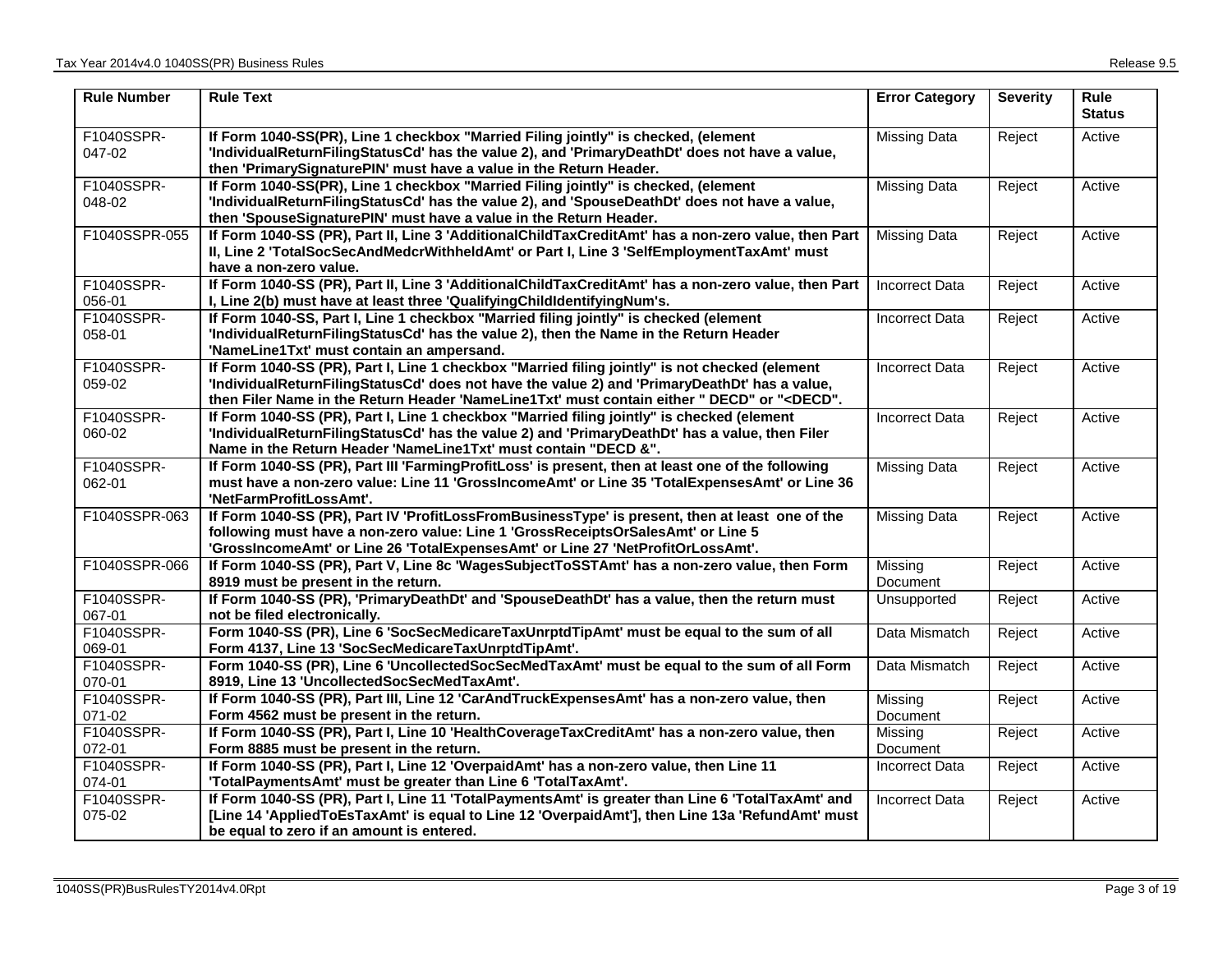| <b>Rule Number</b>   | <b>Rule Text</b>                                                                                                                                                                                                                                                                                                                                                                     | <b>Error Category</b>               | <b>Severity</b> | <b>Rule</b><br><b>Status</b> |
|----------------------|--------------------------------------------------------------------------------------------------------------------------------------------------------------------------------------------------------------------------------------------------------------------------------------------------------------------------------------------------------------------------------------|-------------------------------------|-----------------|------------------------------|
| F1040SSPR-<br>076-02 | If Form 1040-SS (PR), Line 11 'TotalPaymentsAmt' is greater than Line 6 'TotalTaxAmt' and [Line<br>14 'AppliedToEsTaxAmt' is less than Line 12 'OverpaidAmt'], then Line 13a 'RefundAmt' must<br>have a non-zero value.                                                                                                                                                              | <b>Incorrect Data</b>               | Reject          | Active                       |
| F1040SSPR-<br>077-02 | If Form 1040-SS (PR), Part I, Line 1 checkbox "Married filing jointly" is checked (element<br>'IndividualReturnFilingStatusCd' has the value 2) and 'SpouseDeathDt' has a value, then Filer<br>Name in the Return Header 'NameLine1Txt' must contain " DECD".                                                                                                                        | Incorrect Data                      | Reject          | Active                       |
| F1040SSPR-<br>078-01 | If Form 1040-SS (PR), Part I, Line 6 'RepymtOfAdvncPymtRcvdInErrCd' has the value "HCTC",<br>then Form 8885 must be present in the return.                                                                                                                                                                                                                                           | Missing<br>Document                 | Reject          | Active                       |
| F1040SSPR-<br>079-01 | If Form 1040-SS (PR), Part I, Line 6 'SocSecMedicareTaxUnrptdTipAmt' has a non-zero value, then<br>Form 4137 must be present in the return                                                                                                                                                                                                                                           | Missing<br>Document                 | Reject          | Active                       |
| F1040SSPR-<br>081-01 | If Form 1040-SS (PR), Part I, Line 6 'UncollectedSocSecMedTaxAmt' has a non-zero value, then<br>Form 8919 must be present in the return.                                                                                                                                                                                                                                             | Missing<br><b>Document</b>          | Reject          | Active                       |
| F1040SSPR-<br>082-02 | In each Form 1040-SS (PR), Part V, if Line 8a 'SocSecWagesAndTipsAmt' has a value greater than<br>116999, then the corresponding following lines must have a zero value if an amount is entered:<br>Line 8b 'UnreportedTipsSubjToSocSecAmt' and Line 8c 'WagesSubjectToSSTAmt' and Line 8d<br>'TotalWagesAndUnreportedTipsAmt' and Line 9 'AllowableSEAmt' and Line 10 'TaxBaseAmt'. | <b>Incorrect Data</b>               | Reject          | Active                       |
| F1040SSPR-083        | Form 8959, Line 18 'TotalAMRRTTaxAmt' must be equal to Form 1040-SS (PR), Line 5<br>'TotalAMRRTTaxAmt'. When evaluating this, a tolerance of \$1.00 is allowed.                                                                                                                                                                                                                      | Data Mismatch                       | Reject          | Active                       |
| F1040SSPR-084        | Form 8959, Line 24 'AddlMedcrRRTTaxWithholdingAmt' must be equal to Form 1040-SS (PR), Part<br>I, Line 11 'AddIMedcrRRTTaxWithholdingAmt'. When evaluating this, a tolerance of \$1.00 is<br>allowed.                                                                                                                                                                                | Data Mismatch                       | Reject          | Active                       |
| F1040SSPR-085        | Form 1040-SS (PR), Part I, Line 10 'HealthCoverageTaxCreditAmt' must be equal to zero if an<br>amount is entered.                                                                                                                                                                                                                                                                    | <b>Incorrect Data</b>               | Reject          | Active                       |
| F1040SSPR-086        | Form 1040-SS (PR), Part I, Line 6 'RepymtOfAdvncPymtRcvdInErrCd' must not have the value<br>"HCTC".                                                                                                                                                                                                                                                                                  | <b>Incorrect Data</b>               | Reject          | Active                       |
| F1040SSPR-<br>411-02 | If Form 1040-SS (PR), Part I, Line 15 'OwedAmt' has a value greater than zero, then Line 13a<br>'RefundAmt' must be equal to zero if an amount is entered.                                                                                                                                                                                                                           | <b>Incorrect Data</b>               | Reject          | Active                       |
| F1040SSPR-<br>412-02 | If Form 1040-SS (PR), Part I, Line 13a 'RefundAmt' has a value greater than zero, then Line 15<br>'OwedAmt' must be equal to zero if an amount is entered.                                                                                                                                                                                                                           | <b>Incorrect Data</b>               | Reject          | Active                       |
| F1040SSPR-<br>413-02 | Form 1040-SS (PR), Part I, Line 4 'HouseholdEmploymentTaxAmt' must be equal to the sum of all<br>Schedule H (Form 1040), Line 8 'TotSocSecMedcrAndFedIncmTaxAmt' and Line 26<br>'CombinedFUTATaxPlusNetTaxesAmt'.                                                                                                                                                                    | Math Error                          | Reject          | Active                       |
| F1040SSPR-<br>504-02 | Each 'QualifyingChildIdentifyingNum' and the corresponding 'QualifyingChildNameControlTxt' on<br>Form 1040-SS (PR), Part I, Line 2 must match data in the e-File database.                                                                                                                                                                                                           | Database<br><b>Validation Error</b> | Reject          | Active                       |
| F1040SSPR-<br>507-01 | 'QualifyingChildldentifyingNum' on Form 1040-SS (PR), Part I, Line 2(b) was used as<br>'QualifyingChildIdentifyingNum' or 'DependentSSN' in a previously accepted tax return for the<br>same tax period.                                                                                                                                                                             | Duplicate<br>Condition              | Reject          | Active                       |
| F1040SSPR-511        | If Line 1 checkbox "Single" or checkbox "Married filing jointly" is checked (element<br>'IndividualReturnFilingStatusCd' has a value 1 or 2), then the Primary SSN in the Return Header<br>must not be equal to the Spouse SSN on another tax return in which "Married filing separately" is<br>the filing status.                                                                   | Database<br><b>Validation Error</b> | Reject          | Active                       |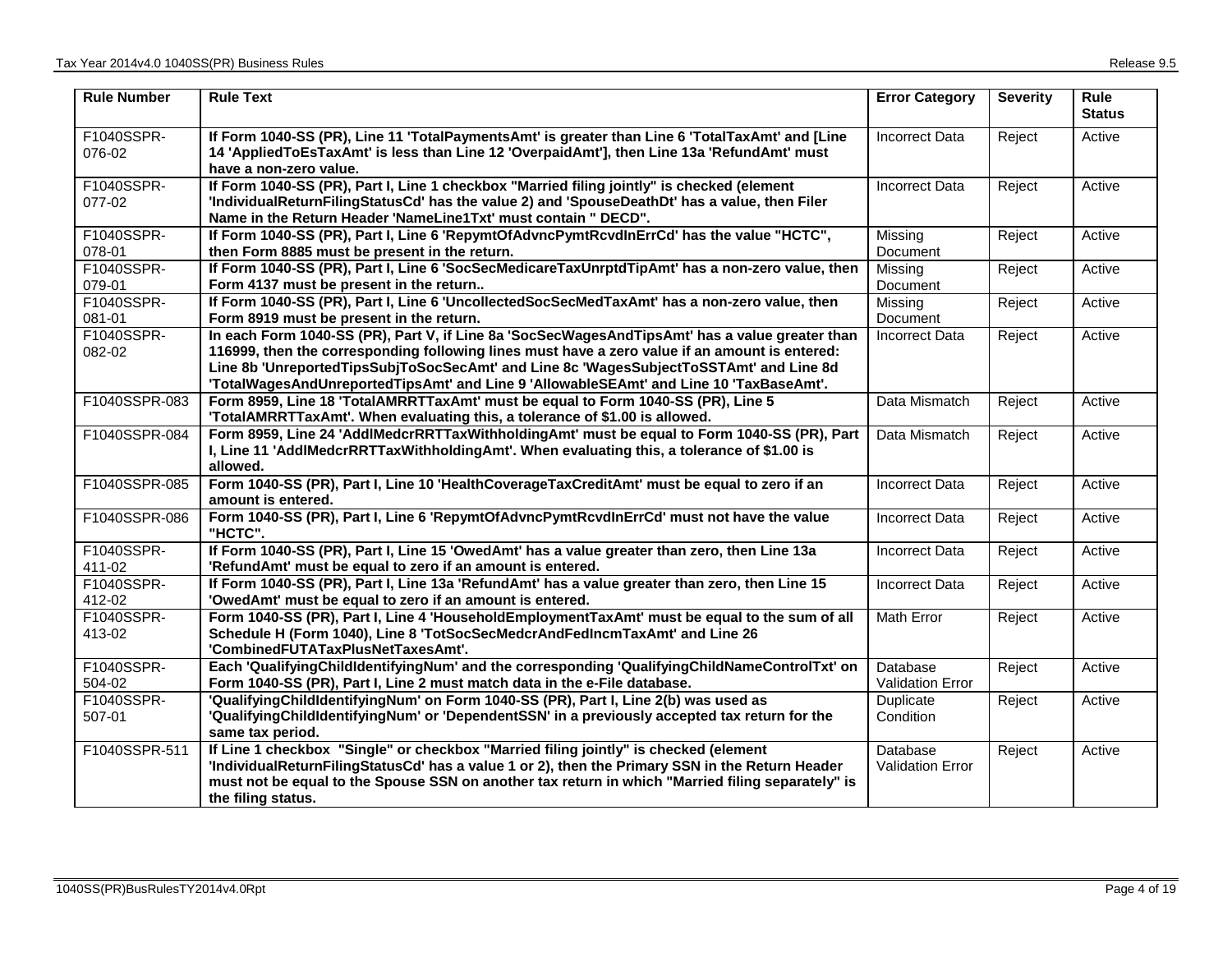| <b>Rule Number</b>    | <b>Rule Text</b>                                                                                                                                                                                                                                                                                                                              | <b>Error Category</b>               | <b>Severity</b> | Rule<br><b>Status</b> |
|-----------------------|-----------------------------------------------------------------------------------------------------------------------------------------------------------------------------------------------------------------------------------------------------------------------------------------------------------------------------------------------|-------------------------------------|-----------------|-----------------------|
| F1040SSPR-<br>512-01  | Each Qualifying Child's Identifying Number on this return must not be the same as the Primary or<br>Secondary SSN on this return. The Qualifying Child's Identifying Number must not be the same<br>as the Primary or Secondary on another return in which this Identifying Number was claimed as<br>an exemption.                            | <b>Incorrect Data</b>               | Reject          | Active                |
| F1040SSPR-513         | Spouse SSN in the Return Header must not be the same as a 'DependentSSN' on another tax<br>return.                                                                                                                                                                                                                                            | <b>Incorrect Data</b>               | Reject          | Active                |
| F1040SSPR-<br>524-01  | If 'PINTypeCd' in the Return Header has the value "Self-Select On-Line" and Form 1040-SS(PR),<br>Line 1 checkbox "Married filing jointly" is not checked (element 'IndividualReturnFilingStatusCd'<br>does not have the value 2), then 'PrimaryBirthDt' in the Return Header must match the e-File<br>database.                               | <b>Incorrect Data</b>               | Reject          | Active                |
| F1040SSPR-<br>525-02  | If 'PINTypeCd' in the Return Header has the value "Self-Select On-Line" and Form 1040-SS(PR),<br>Line 1 checkbox "Married filing jointly" is checked (element 'IndividualReturnFilingStatusCd' has<br>the value 2), and 'PrimaryDeathDt' does not have a value, then 'PrimaryBirthDt' in the Return<br>Header must match the e-File database. | <b>Incorrect Data</b>               | Reject          | Active                |
| F1040SSPR-<br>526-02  | If 'PINTypeCd' in the Return Header has the value "Self-Select On-Line" and Form 1040-SS(PR),<br>Line 1 checkbox "Married filing jointly" is checked (element 'IndividualReturnFilingStatusCd' has<br>the value 2), and 'SpouseDeathDt' does not have a value, then 'SpouseBirthDt' in the Return<br>Header must match the e-File database.   | <b>Incorrect Data</b>               | Reject          | Active                |
| F1040SSPR-533         | If a Qualifying Child's Date of Death has a value in the e-File database, then it must not be prior to<br>the Tax Year in the Return Header.                                                                                                                                                                                                  | <b>Incorrect Data</b>               | Reject          | Active                |
| F1040SSPR-544         | The Primary SSN must not be the same as a Dependent SSN on another tax return if any<br>qualifying children are listed in this return.                                                                                                                                                                                                        | Database<br>Validation Error        | Reject          | Active                |
| F1040SSPR-<br>571-01  | For each 'QualifyingChildIdentifyingNum' claimed on Form 1040-SS (PR), Part I, Line 2(b), the<br>Year of Birth in the e-File database must not be greater than the 'TaxYr' in the Return Header.                                                                                                                                              | Incorrect Data                      | Reject          | Active                |
| F4137-001             | Form 4137, 'SSN' must be equal to 'PrimarySSN' or 'SpouseSSN' in the Return Header.                                                                                                                                                                                                                                                           | <b>Incorrect Data</b>               | Reject          | Active                |
| F4137-002             | If two Forms 4137 are present in the return, then their 'SSN's must not be equal.                                                                                                                                                                                                                                                             | <b>Incorrect Data</b>               | Reject          | Active                |
| F499R2W2PR-<br>001    | Form 499R-2/W-2PR, Line 3 'SSN' must be equal to 'PrimarySSN' or 'SpouseSSN' in the Return<br>Header.                                                                                                                                                                                                                                         | <b>Incorrect Data</b>               | Reject          | Active                |
| F499R2W2PR-<br>002    | Form 499R-2/W-2PR, Line 4 'EIN' is invalid for processing an Individual e-filed return.                                                                                                                                                                                                                                                       | <b>Incorrect Data</b>               | Reject          | Active                |
| F499R2W2PR-<br>003-01 | City of Form 499R-2/W-2PR, Line 2 'EmployerUSAddress' must contain at least three characters.                                                                                                                                                                                                                                                 | <b>Incorrect Data</b>               | Reject          | Active                |
| F499R2W2PR-<br>004-01 | City of Form 499R-2/W-2PR, Line 2 'EmployerForeignAddress' must contain at least three<br>characters.                                                                                                                                                                                                                                         | <b>Incorrect Data</b>               | Reject          | Active                |
| F499R2W2PR-<br>502    | Form 499R-2/W-2PR, Line 4 'EIN' must match data in the e-File database.                                                                                                                                                                                                                                                                       | Database<br><b>Validation Error</b> | Reject          | Active                |
| F499R2W2PR-<br>505-01 | Form 499R-2/W-2PR, Line 4 'EIN' was issued after the 'TaxYr' in the Return Header.                                                                                                                                                                                                                                                            | <b>Incorrect Data</b>               | Reject          | Active                |
| F8885-001-01          | Form 8885, 'RecipientSSN' must be equal to 'PrimarySSN' or 'SpouseSSN' in the Return Header.                                                                                                                                                                                                                                                  | Incorrect Data                      | Reject          | <b>Disabled</b>       |
| F8885-002-01          | If two Forms 8885 are present in the return, then their 'RecipientSSN's must not be equal.                                                                                                                                                                                                                                                    | <b>Incorrect Data</b>               | Reject          | <b>Disabled</b>       |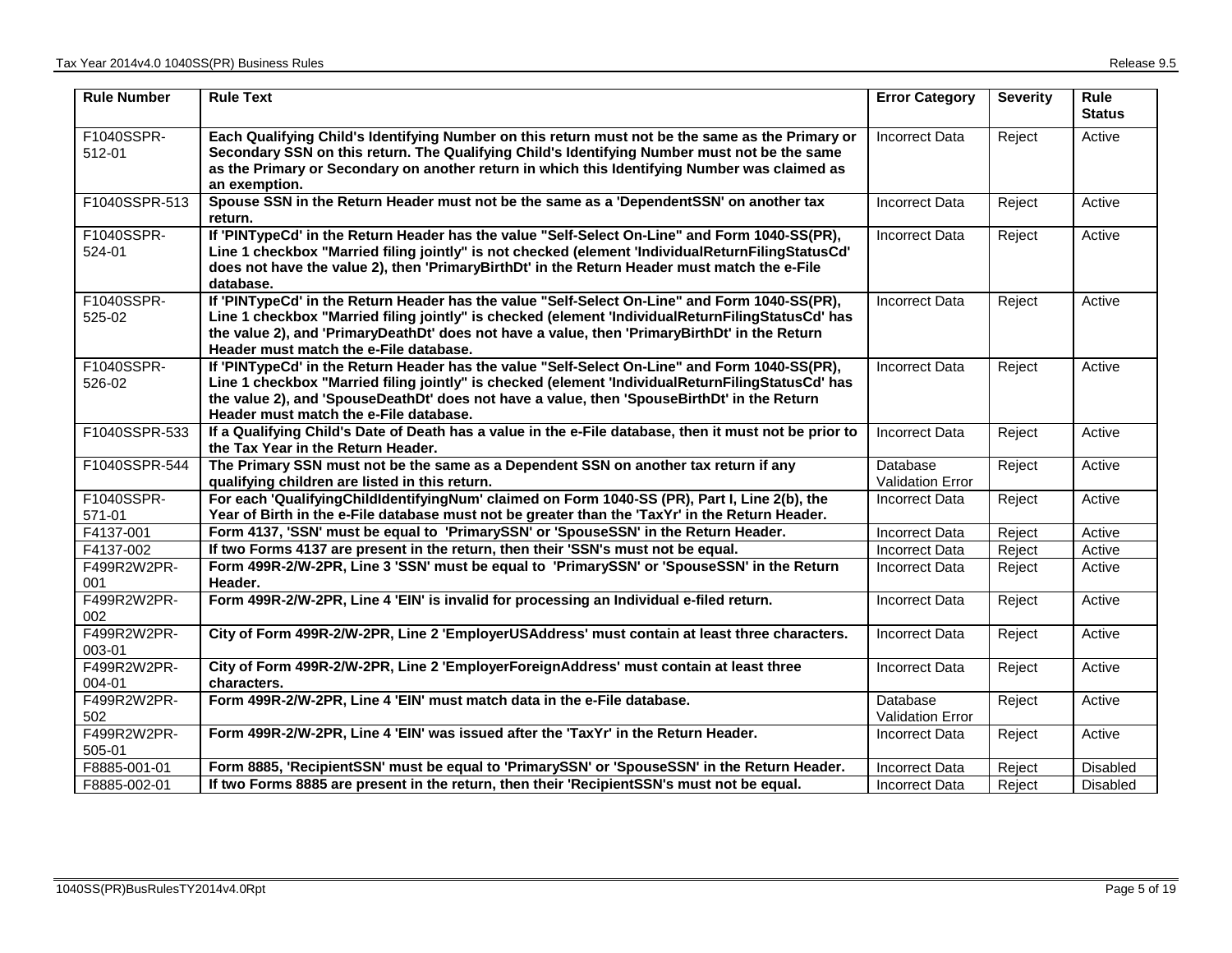| <b>Rule Number</b> | <b>Rule Text</b>                                                                                                                                                                                                                                                                                                                                                                                                                                                                                                                                                                      | <b>Error Category</b> | <b>Severity</b> | <b>Rule</b><br><b>Status</b> |
|--------------------|---------------------------------------------------------------------------------------------------------------------------------------------------------------------------------------------------------------------------------------------------------------------------------------------------------------------------------------------------------------------------------------------------------------------------------------------------------------------------------------------------------------------------------------------------------------------------------------|-----------------------|-----------------|------------------------------|
| F8885-004-01       | Form 8885 - Information provided to the IRS indicates filer is not eligible to claim the Health<br>Coverage Tax Credit. Eligibility is determined through either filer's state workforce agency<br>(Department of Labor) or the Pension Benefit Guaranty Corporation (PBGC). Only these<br>organizations can determine filer's potential eligibility. To determine eligibility, trade adjustment<br>assistance (TAA) and alternative trade adjustment recipients (ATAA) may call the DOL at 1-877-<br>US-2JOBS (TTY 1-877-889-5627). PBGC recipients should call 1-800-400-7242.      | <b>Incorrect Data</b> | Reject          | Disabled                     |
| F8885-005-01       | Form 8885 - Information provided to the IRS indicates the Spouse is not eligible to claim the<br>Health Coverage Tax Credit. Eligibility is determined through either filer's state workforce agency<br>(Department of Labor) or the Pension Benefit Guaranty Corporation (PBGC). Only these<br>organizations can determine filer's potential eligibility. To determine eligibility, trade adjustment<br>assistance (TAA) and alternative trade adjustment recipients (ATAA) may call the DOL at 1-877-<br>US-2JOBS (TTY 1-877-889-5627). PBGC recipients should call 1-800-400-7242. | <b>Incorrect Data</b> | Reject          | Disabled                     |
| F8885-006-02       | If Form 8885, Line 5 'HealthCoverageTaxCreditAmt' has a value greater than zero, then<br>'Form8885PaperDocumentInd' must have a value in the Return Header or a binary attachment<br>with Description "Form 8885 Required Documents" must be present in the Return.                                                                                                                                                                                                                                                                                                                   | <b>Missing Data</b>   | Reject          | Disabled                     |
| F8885-008-01       | The sum of all Forms 8885, Line 5 'HealthCoverageTaxCreditAmt' with an amount less than zero<br>must be equal to Form 1040-SS (PR), Line 6 'RepymtOfAdvncPymtRcvdInErrAmt'. The negative<br>sign for the Form 8885, Line 5 amount will be disregarded.                                                                                                                                                                                                                                                                                                                                | Data Mismatch         | Reject          | Disabled                     |
| F8885-009-01       | The sum of all Forms 8885, Line 5 'HealthCoverageTaxCreditAmt' with an amount greater than<br>zero must be equal to Form 1040-SS (PR), Line 10 'HealthCoverageTaxCreditAmt'.                                                                                                                                                                                                                                                                                                                                                                                                          | <b>Incorrect Data</b> | Reject          | Disabled                     |
| F8885-012          | Form 8885 must not be present in the return.                                                                                                                                                                                                                                                                                                                                                                                                                                                                                                                                          | <b>Incorrect Data</b> | Reject          | Active                       |
| F8888-001-03       | The sum of all amounts on Form 8888, Line 1a 'DirectDepositRefundAmt' and Line 4<br>'RefundUsedForBondPurchasesAmt' and Line 5a 'BondPurchaseAmt' and Line 7<br>'RefundByCheckAmt' must be equal to Line 8 'TotalAllocationOfRefundAmt'.                                                                                                                                                                                                                                                                                                                                              | Math Error            | Reject          | Active                       |
| F8888-005          | If Form 8888, Line 5c checkbox 'BeneficiaryInd' is checked, then Line 5c<br>'BondCoOwnerOrBeneficiaryNm' must have a value.                                                                                                                                                                                                                                                                                                                                                                                                                                                           | <b>Missing Data</b>   | Reject          | Active                       |
| F8888-008-01       | Form 8888, Line 8 'TotalAllocationOfRefundAmt' must be equal to Form 1040-SS(PR), Part I, Line<br>13a 'RefundAmt'.                                                                                                                                                                                                                                                                                                                                                                                                                                                                    | Data Mismatch         | Reject          | Active                       |
| F8888-009          | If Form 8888, Line 4 'RefundUsedForBondPurchasesAmt' has a non-zero value, then it must be a<br>multiple of 50 and must not be greater than 5000.                                                                                                                                                                                                                                                                                                                                                                                                                                     | Incorrect Data        | Reject          | Active                       |
| F8888-010-01       | If Form 8888, Line 4 'RefundUsedForBondPurchasesAmt' has a non-zero value, then (Form 1040<br>or Form 1040A or Form 1040EZ or Form 1040-SS or Form 1040-PR) 'PrimaryDeathDt' must not<br>have a value.                                                                                                                                                                                                                                                                                                                                                                                | <b>Incorrect Data</b> | Reject          | Active                       |
| F8888-011-01       | If Form 8888, Line 4 'RefundUsedForBondPurchasesAmt' has a non-zero value, then (Form 1040<br>or Form 1040A or Form 1040EZ or Form 1040-SS or Form 1040-PR) 'SpouseDeathDt' must not<br>have a value.                                                                                                                                                                                                                                                                                                                                                                                 | Incorrect Data        | Reject          | Active                       |
| F8888-012-01       | For each Bond Purchase information on Form 8888, if Line 5a 'BondPurchaseAmt' has a value,<br>then it must be a multiple of 50 and must not be greater than 5000.                                                                                                                                                                                                                                                                                                                                                                                                                     | <b>Incorrect Data</b> | Reject          | Active                       |
| F8888-013-01       | For each Bond Purchase information on Form 8888, if Line 5a 'BondPurchaseAmt' has a value,<br>then (Form 1040 or Form 1040A or Form 1040EZ or Form 1040-SS or Form 1040-PR)<br>'PrimaryDeathDt' must not have a value.                                                                                                                                                                                                                                                                                                                                                                | Incorrect Data        | Reject          | Active                       |
| F8888-014-01       | For each Bond Purchase information on Form 8888, if Line 5a 'BondPurchaseAmt' has a value,<br>then (Form 1040 or Form 1040A or Form 1040EZ or Form 1040-SS or Form 1040-PR)<br>'SpouseDeathDt' must not have a value.                                                                                                                                                                                                                                                                                                                                                                 | <b>Incorrect Data</b> | Reject          | Active                       |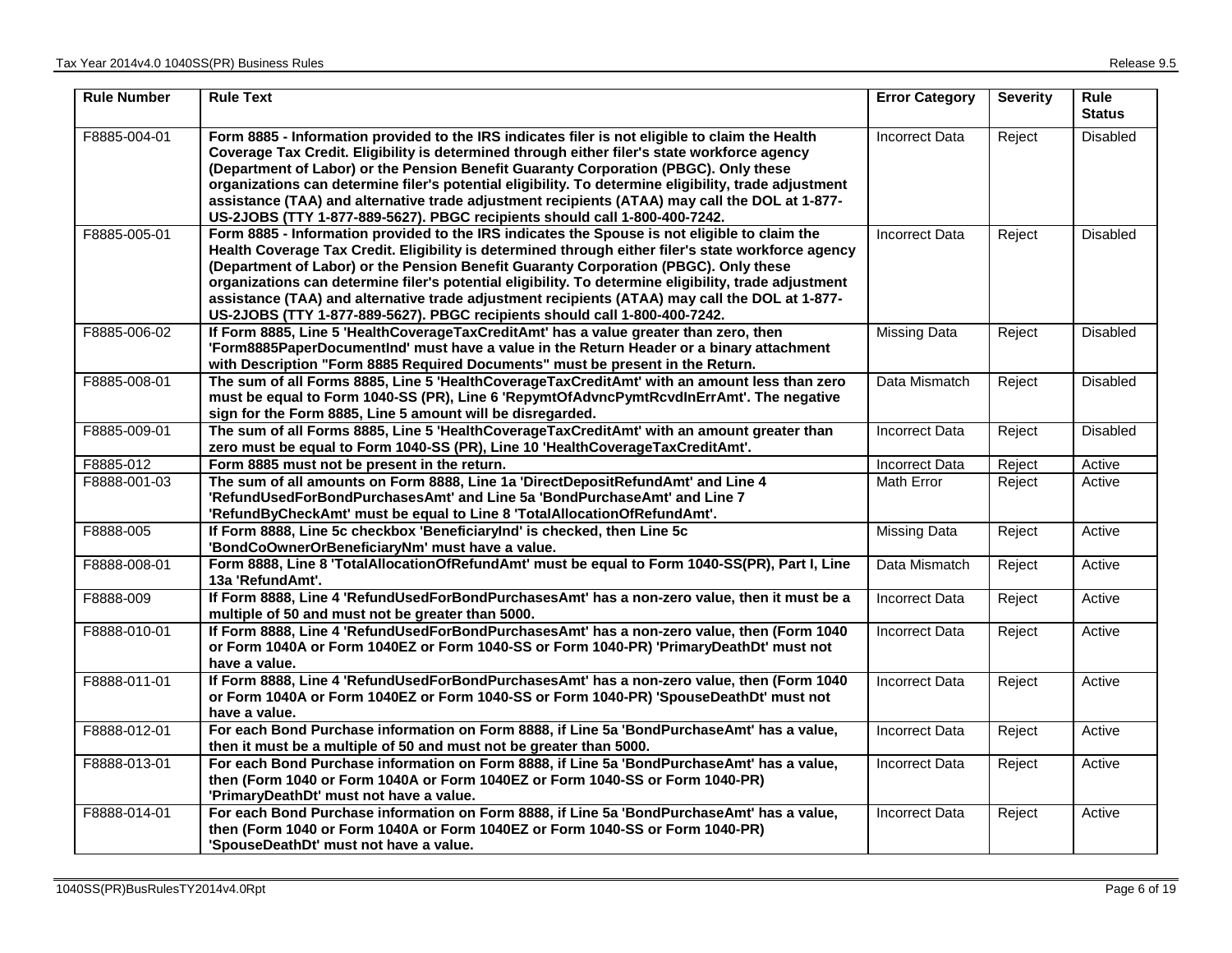| <b>Rule Number</b> | <b>Rule Text</b>                                                                                                                                                        | <b>Error Category</b> | <b>Severity</b> | <b>Rule</b><br><b>Status</b> |
|--------------------|-------------------------------------------------------------------------------------------------------------------------------------------------------------------------|-----------------------|-----------------|------------------------------|
| F8919-001          | Form 8919, 'SSN' must be equal to 'PrimarySSN' or 'SpouseSSN' in the Return Header.                                                                                     | <b>Incorrect Data</b> | Reject          | Active                       |
| F8919-002          | If two Forms 8919 are present in the return, then their SSN's must not be equal.                                                                                        | <b>Incorrect Data</b> | Reject          | Active                       |
| F8919-003-01       | For each firm on Form 8919 with a value of "A" or "C" on column (c)                                                                                                     | Missing Data          | Reject          | Active                       |
|                    | 'UncollectedSocSecMedReasonCd', the corresponding 'CorrespondenceReceivedDt' on column                                                                                  |                       |                 |                              |
|                    | (d) must have a value.                                                                                                                                                  |                       |                 |                              |
| F8959-001          | Form 8959, Line 2 'TotalUnreportedMedicareTipsAmt' must be equal to the sum of all Form 4137,<br>Line 6 'NetUnreportedMinusIncdntlAmt'.                                 | Math Error            | Reject          | Active                       |
| F8959-002          | Form 8959, Line 3 'TotalWagesWithNoWithholdingAmt' must be equal to the sum of all Form                                                                                 | Math Error            | Reject          | Active                       |
|                    | 8919, Line 6 'TotalWagesWithNoWithholdingAmt'.                                                                                                                          |                       |                 |                              |
| F8959-003          | Form 8959, Line 4 'TotalMedicareWagesAndTipsAmt' must be equal to the sum of Line 1                                                                                     | Math Error            | Reject          | Active                       |
|                    | 'TotalW2MedicareWagesAndTipsAmt' and Line 2 'TotalUnreportedMedicareTipsAmt' and Line 3                                                                                 |                       |                 |                              |
|                    | 'TotalWagesWithNoWithholdingAmt'.                                                                                                                                       |                       |                 |                              |
| F8959-004          | If Form 1040, Line 2 checkbox or Form 1040-SS (PR), Part I, Line 1 checkbox "Married filing                                                                             | <b>Incorrect Data</b> | Reject          | Active                       |
|                    | jointly" is checked (element 'IndividualReturnFilingStatusCd' has the value 2), then Form 8959,                                                                         |                       |                 |                              |
|                    | Line 5 'FilingStatusThresholdCd' must be equal to 250000.                                                                                                               |                       |                 |                              |
| F8959-005          | If Form 1040, Line 3 checkbox or Form 1040-SS (PR), Part I, Line 1 checkbox "Married filing                                                                             | <b>Incorrect Data</b> | Reject          | Active                       |
|                    | separately" is checked (element 'IndividualReturnFilingStatusCd' has the value 3), then Form                                                                            |                       |                 |                              |
|                    | 8959, Line 5 'FilingStatusThresholdCd' must be equal to 125000.                                                                                                         |                       |                 |                              |
| F8959-007          | If Form 1040-SS (PR), Part I, Line 1 checkbox "Single" is checked (element                                                                                              | <b>Incorrect Data</b> | Reject          | Active                       |
|                    | 'IndividualReturnFilingStatusCd' has the value 1), then Form 8959, Line 5                                                                                               |                       |                 |                              |
|                    | 'FilingStatusThresholdCd' must be equal to 200000.                                                                                                                      |                       |                 |                              |
| F8959-008          | Form 8959, Line 6 'WagesTipsSubjToAddlMedcrTaxAmt' must be equal to Line 4                                                                                              | Math Error            | Reject          | Active                       |
|                    | 'TotalMedicareWagesAndTipsAmt' minus (-) Line 5 'FilingStatusThresholdCd'.                                                                                              |                       |                 |                              |
| F8959-009          | Form 8959, Line 7 'AdditionalMedicareTaxAmt' must be equal to Line 6                                                                                                    | Math Error            | Reject          | Active                       |
|                    | 'WagesTipsSubjToAddlMedcrTaxAmt' multiplied by 0.9% (.009).                                                                                                             |                       |                 |                              |
| F8959-011          | Form 8959, Line 8 TotalSelfEmploymentIncomeAmt' must be equal to the sum of all Form 1040-                                                                              | Math Error            | Reject          | Active                       |
| F8959-012          | SS (PR), Part V, Line 6 'CombinedSEAndChurchWagesAmt' that have values greater than zero.<br>Form 8959, Line 11 'MedcrWagesTipsBelowThrshldAmt' must be equal to Line 9 | Math Error            |                 |                              |
|                    | 'FilingStatusThresholdCd' minus (-) Line 10 'TotalMedicareWagesAndTipsAmt'.                                                                                             |                       | Reject          | Active                       |
| F8959-013          | Form 8959, Line 12 'SEIncomeSubjToAddSETaxAmt' must be equal to Line 8                                                                                                  | Math Error            | Reject          | Active                       |
|                    | 'TotalSelfEmploymentIncomeAmt' minus (-) Line 11 'MedcrWagesTipsBelowThrshIdAmt'.                                                                                       |                       |                 |                              |
| F8959-014          | Form 8959, Line 13 'AddlSelfEmploymentTaxAmt' must be equal to Line 12                                                                                                  | Math Error            | Reject          | Active                       |
|                    | 'SEIncomeSubjToAddSETaxAmt' multiplied by 0.9% (.009).                                                                                                                  |                       |                 |                              |
| F8959-015          | Form 8959, Line 16 'RRTCompSubjToAddRRTTaxAmt' must be equal to Line 14                                                                                                 | Math Error            | Reject          | Active                       |
|                    | 'TotalRailroadRetirementCompAmt' minus (-) Line 15 'FilingStatusThresholdCd'.                                                                                           |                       |                 |                              |
| F8959-016          | Form 8959, Line 17 'AddlRailroadRetirementTaxAmt' must be equal to Line 16                                                                                              | Math Error            | Reject          | Active                       |
|                    | 'RRTCompSubjToAddRRTTaxAmt' multiplied by 0.9% (.009).                                                                                                                  |                       |                 |                              |
| F8959-017          | Form 8959, Line 18 'TotalAMRRTTaxAmt' must be equal to the sum of Line 7                                                                                                | Math Error            | Reject          | Active                       |
|                    | 'AdditionalMedicareTaxAmt' and Line 13 'AddlSelfEmploymentTaxAmt' and Line 17                                                                                           |                       |                 |                              |
|                    | 'AddlRailroadRetirementTaxAmt'.                                                                                                                                         |                       |                 |                              |
| F8959-018          | Form 8959, Line 21 'TotalMedicareTaxAmt' must be equal to Line 20                                                                                                       | Math Error            | Reject          | Active                       |
|                    | 'TotalW2MedicareWagesAndTipsAmt' multiplied by 1.45% (.0145).                                                                                                           |                       |                 |                              |
| F8959-019-01       | Form 8959, Line 22 'AddnlMedicareTaxWithholdingAmt' must be equal to Line 19                                                                                            | Math Error            | Reject          | Active                       |
|                    | 'TotalW2MedicareTaxWithheldAmt' minus (-) Line 21 'TotalMedicareTaxAmt'.                                                                                                |                       |                 |                              |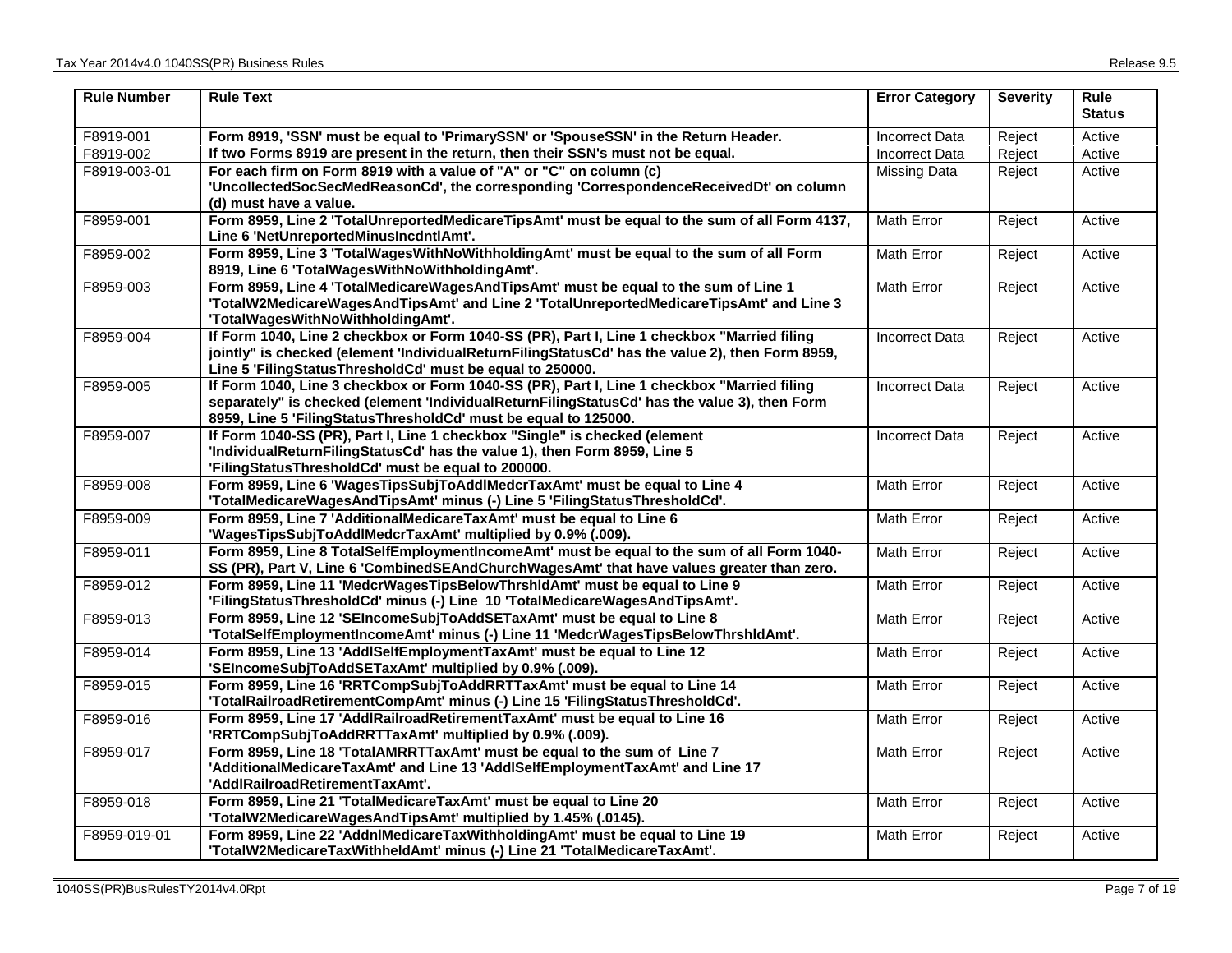| <b>Rule Number</b> | <b>Rule Text</b>                                                                                                                                                                                                                                                                                                                            | <b>Error Category</b> | <b>Severity</b> | <b>Rule</b><br><b>Status</b> |
|--------------------|---------------------------------------------------------------------------------------------------------------------------------------------------------------------------------------------------------------------------------------------------------------------------------------------------------------------------------------------|-----------------------|-----------------|------------------------------|
| F8959-020-01       | Form 8959, Line 24 'AddlMedcrRRTTaxWithholdingAmt' must be equal to the sum of Line 22<br>'AddnlMedicareTaxWithholdingAmt' and Line 23 'TotalW2AddlRRTTaxAmt'.                                                                                                                                                                              | Math Error            | Reject          | Active                       |
| F9465-001-02       | Form 9465, Line 9 'TotalTaxDueAmt' must not be greater than 50000. If the tax due amount is<br>greater than 50000, complete and mail Form 9465 with Form 433-F to the mailing address<br>provided on www.irs.gov.                                                                                                                           | <b>Incorrect Data</b> | Reject          | Active                       |
| F9465-014          | Form 9465, Line 1 'PrimarySSN' must be equal to either the 'PrimarySSN' or 'SpouseSSN' in the<br><b>Return Header.</b>                                                                                                                                                                                                                      | <b>Incorrect Data</b> | Reject          | Active                       |
| F9465-015          | If Form 9465, Line 1 'SpouseSSN' has a value, then it must be equal to either the 'PrimarySSN' or<br>'SpouseSSN' in the Return Header.                                                                                                                                                                                                      | <b>Incorrect Data</b> | Reject          | Active                       |
| F9465-016-01       | If Form 9465, Line 13a 'RoutingTransitNum' has a value, then Line 13b 'BankAccountNum' must<br>also have a value.                                                                                                                                                                                                                           | <b>Missing Data</b>   | Reject          | Active                       |
| F9465-017-01       | If Form 9465, Line 13b 'BankAccountNum' has a value, then Line 13a 'RoutingTransitNum' must<br>also have a value.                                                                                                                                                                                                                           | Missing Data          | Reject          | Active                       |
| F9465-018-01       | In Form 9465, one of the following must have a value: Line 3 Home 'PhoneNum' or Line 4 Work<br>'PhoneNum' or Line 3 Home 'ForeignPhoneNum' or Line 4 Work 'ForeignPhoneNum'.                                                                                                                                                                | Missing Data          | Reject          | Active                       |
| F9465-019-01       | If IRS Payment Record is present in the return, then Form 9465, Line 8 'PaymentAmt' must be<br>equal to 'PaymentAmt' in IRS Payment Record.                                                                                                                                                                                                 | <b>Incorrect Data</b> | Reject          | Active                       |
| F9465-020-01       | If Form 9465, Line 1a 'SpouseName' has a value, then 'SpouseNameControlTxt' must also have a<br>value.                                                                                                                                                                                                                                      | <b>Missing Data</b>   | Reject          | Active                       |
| F9465-026          | Form 9465, Line 14 checkbox 'PayrollDeductionAgreementInd' must not be checked. If the<br>Payroll Deduction Agreement box is checked, complete and mail Form 9465 with Form 2159 to<br>the mailing address provided on www.irs.gov.                                                                                                         | <b>Incorrect Data</b> | Reject          | Active                       |
| F9465-027          | Form 9465, Line 10 'PaymentDueAmt' can not be less than Line 11 'CalculatedMonthlyPymtAmt'.<br>If the payment due amount is less than Line 11, calculated monthly payment amount, complete<br>and mail Form 9465 with Form 433-F to the mailing address provided on www.irs.gov.                                                            | <b>Incorrect Data</b> | Reject          | Active                       |
| F9465-029          | If Form 9465 is attached to Form 1040 or Form 1040A or Form 1040EZ or Form 1040PR or Form<br>1040SS, then 'F9465TaxReturnTypeCd' must not have the following values: "FORM 940" or<br>"FORM 940PR" or "FORM 941" or "FORM 941PR" or "FORM 941SS" or "FORM 943" or "FORM<br>943PR" or "FORM 944" or "FORM 945" or "FORM 720" or "FORM 2290". | <b>Incorrect Data</b> | Reject          | Active                       |
| F9465-030          | If Form 9465 'F9465TaxReturnTypeCd' has a value of "FORM 1040" or "FORM 1040A" or "FORM<br>1040EZ" or "FORM 1040SS" or "FORM 1040PR", then 'IATaxYrDt' must have a value.                                                                                                                                                                   | <b>Missing Data</b>   | Reject          | Active                       |
| FPYMT-045-02       | 'EstimatedPaymentDueDt' in the IRS ES Payment Record must not be the same as another IRS<br>ES Payment Record filed with the same return.                                                                                                                                                                                                   | <b>Incorrect Data</b> | Reject          | Active                       |
| FPYMT-067-02       | 'PaymentAmt' in the IRS Payment Record must not be more than 200% of the Form 1040-SS(PR),<br>Line 15 'OwedAmt'. If a value is not provided on Form 1040-SS(PR), Line 15, treat that value as<br>zero.                                                                                                                                      | <b>Incorrect Data</b> | Reject          | Active                       |
| FPYMT-068-01       | 'PaymentAmt' in the IRS Payment Record must not be greater than 99,999,999.                                                                                                                                                                                                                                                                 | <b>Incorrect Data</b> | Reject          | Active                       |
| FPYMT-069-01       | 'PaymentAmt' in the IRS ES Payment Record must not be greater than 99,999,999.                                                                                                                                                                                                                                                              | <b>Incorrect Data</b> | Reject          | Active                       |
| FPYMT-071-01       | 'RequestedPaymentDt' in the IRS Payment Record must not be more than 5 days prior to the<br>received date.                                                                                                                                                                                                                                  | <b>Incorrect Data</b> | Reject          | Active                       |
| FPYMT-072-01       | If the return is received on or before the due date of the return, then the 'RequestedPaymentDt' in<br>the IRS Payment Record must be on the due date or before the due date.                                                                                                                                                               | <b>Incorrect Data</b> | Reject          | Active                       |
| FPYMT-074-01       | If the return is received after the due date of the return, then the 'RequestedPaymentDt' in the IRS<br>Payment Record must not be later than the date the return was received.                                                                                                                                                             | <b>Incorrect Data</b> | Reject          | Active                       |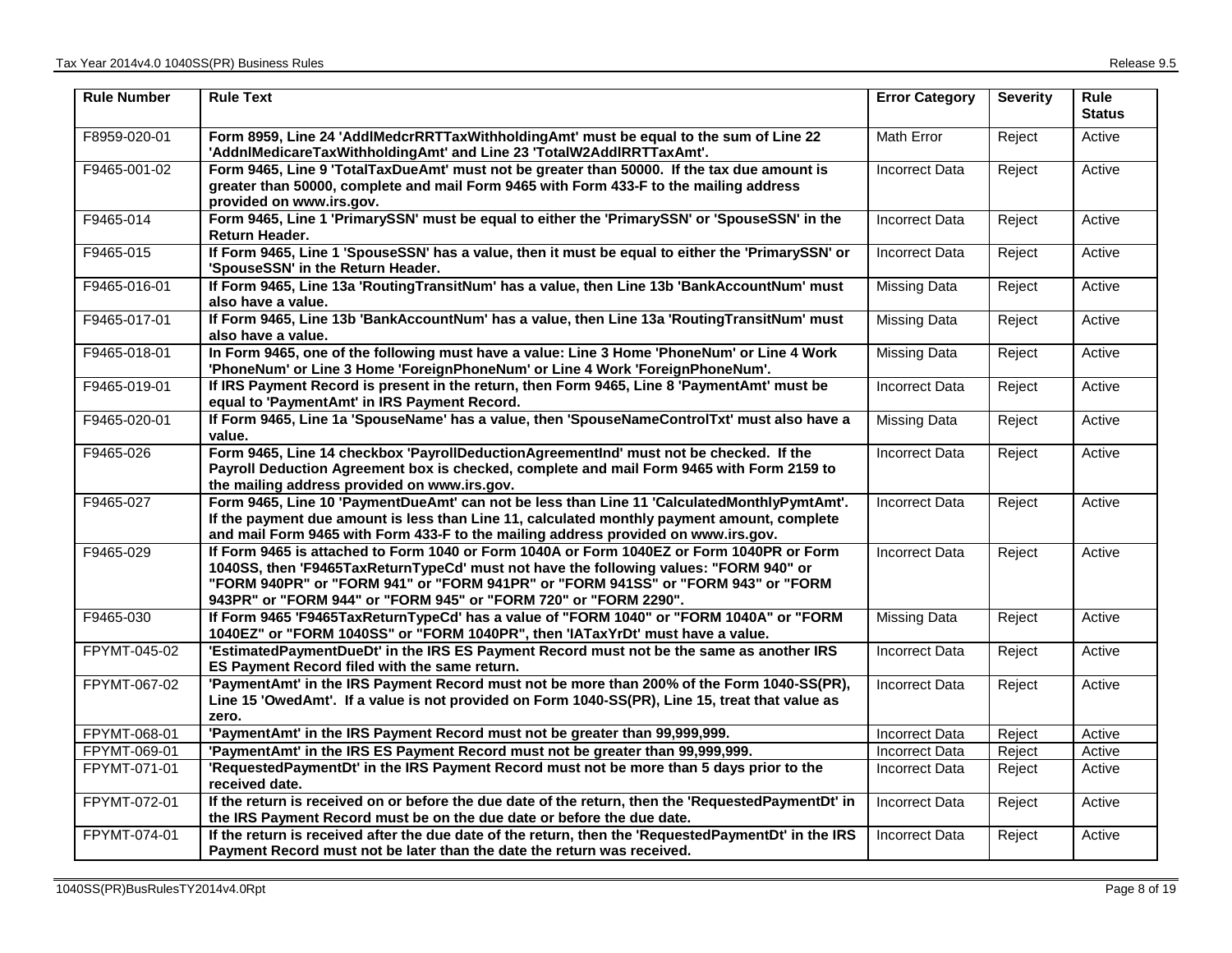| <b>Rule Number</b> | <b>Rule Text</b>                                                                                                                                                       | <b>Error Category</b>               | <b>Severity</b> | Rule<br><b>Status</b> |
|--------------------|------------------------------------------------------------------------------------------------------------------------------------------------------------------------|-------------------------------------|-----------------|-----------------------|
| FPYMT-086          | 'EstimatedPaymentDueDt' in the IRS ES Payment Record must not be more than 5 days prior to<br>the received date.                                                       | <b>Incorrect Data</b>               | Reject          | Active                |
| FPYMT-087          | 'EstimatedPaymentDueDt' in the IRS ES Payment Record must not be more than one year after<br>the received date.                                                        | <b>Incorrect Data</b>               | Reject          | Active                |
| FPYMT-088          | 'EstimatedPaymentDueDt' in the IRS ES Payment Record must be 04/15/2015 or 6/15/2015 or<br>09/15/2015 or 01/15/2016.                                                   | <b>Incorrect Data</b>               | Reject          | Active                |
| FT-001-01          | If Form T, Part I, Line 5a, 'OtherConsiderationAmt' has a non-zero value, then the literal on Part I,<br>Line 5b, 'OtherConsiderationNatureTxt' must have a value.     | <b>Missing Data</b>                 | Reject          | Active                |
| FT-002-01          | If Form T, Part III, Line 5a, 'OtherConsiderationAmt' has a non-zero value, then the literal on Part<br>III, Line 5b, 'OtherConsiderationNatureTxt' must have a value. | Missing Data                        | Reject          | Active                |
| FT-003-03          | If Form T, Part I, Line 3b 'AcquiredDt' has a value, then the date must be after December 31, 2013<br>but before January 1, 2015.                                      | <b>Incorrect Data</b>               | Reject          | Active                |
| FT-004-03          | If Form T, Part III, Line 3b 'SaleDt' has a value, then the date must be after December 31, 2013 but<br>before January 1, 2015.                                        | <b>Incorrect Data</b>               | Reject          | Active                |
| <b>FW2AS-003</b>   | City of Form W-2AS, Line c 'EmployerUSAddress' must contain at least three characters.                                                                                 | <b>Incorrect Data</b>               | Reject          | Active                |
| <b>FW2AS-004</b>   | City of Form W-2AS, Line c 'EmployerOtherForeignAddress' must contain at least three<br>characters.                                                                    | <b>Incorrect Data</b>               | Reject          | Active                |
| <b>FW2AS-005</b>   | Form W-2AS, Line a 'EmployeeSSN' must be equal to 'PrimarySSN' or 'SpouseSSN' in the Return<br>Header.                                                                 | <b>Incorrect Data</b>               | Reject          | Active                |
| <b>FW2AS-502</b>   | Form W-2AS, Line b 'EmployerEIN' must match data in the e-File database                                                                                                | Database<br><b>Validation Error</b> | Reject          | Active                |
| FW2AS-505-01       | Form W-2AS, Line b 'EmployerEIN' was issued after the 'TaxYr' in the Return Header.                                                                                    | <b>Incorrect Data</b>               | Reject          | Active                |
| <b>FW2CM-001</b>   | Form W-2CM, Line a 'EmployeeSSN' must be equal to 'PrimarySSN' or 'SpouseSSN' in the Return<br>Header.                                                                 | <b>Incorrect Data</b>               | Reject          | Active                |
| <b>FW2CM-002</b>   | Form W-2CM, Line b 'EmployerEIN' is invalid for processing an Individual e-filed return.                                                                               | <b>Incorrect Data</b>               | Reject          | Active                |
| FW2CM-003          | City of Form W-2CM, Line c 'EmployerUSAddress' must contain at least three characters.                                                                                 | Incorrect Data                      | Reject          | Active                |
| <b>FW2CM-004</b>   | City of Form W-2CM, Line c 'EmployerOtherForeignAddress' must contain at least three<br>characters.                                                                    | Incorrect Data                      | Reject          | Active                |
| <b>FW2CM-502</b>   | Form W-2CM, Line b 'EmployerEIN' must match data in the e-File database.                                                                                               | Database<br><b>Validation Error</b> | Reject          | Active                |
| FW2CM-505-01       | Form W-2CM, Line b 'EmployerEIN' was issued after the 'TaxYr' in the Return Header.                                                                                    | <b>Incorrect Data</b>               | Reject          | Active                |
| <b>FW2GU-003</b>   | City of Form W-2GU, Line c 'EmployerUSAddress' must contain at least three characters.                                                                                 | <b>Incorrect Data</b>               | Reject          | Active                |
| <b>FW2GU-004</b>   | City of Form W-2GU, Line c 'EmployerForeignAddress must contain at least three characters.                                                                             | <b>Incorrect Data</b>               | Reject          | Active                |
| <b>FW2GU-005</b>   | Form W-2GU, Line a 'EmployeeSSN' must be equal to the 'PrimarySSN' or 'SpouseSSN' in the<br>Return Header.                                                             | Data Mismatch                       | Reject          | Active                |
| <b>FW2GU-502</b>   | Form W-2GU, Line b 'EmployerEIN' must match data in the e-File database.                                                                                               | Database<br>Validation Error        | Reject          | Active                |
| FW2GU-505-01       | Form W-2GU, Line b 'EmployerEIN' was issued after the 'TaxYr' in the Return Header.                                                                                    | <b>Incorrect Data</b>               | Reject          | Active                |
| <b>FW2VI-003</b>   | City of Form W-2VI, Line c 'EmployerUSAddress' must contain at least three characters.                                                                                 | <b>Incorrect Data</b>               | Reject          | Active                |
| <b>FW2VI-004</b>   | City of Form W-2VI, Line c 'EmployerOtherForeignAddress' must contain at least three<br>characters.                                                                    | Incorrect Data                      | Reject          | Active                |
| <b>FW2VI-005</b>   | Form W-2VI, Line a 'EmployeeSSN' must be equal to 'PrimarySSN' or 'SpouseSSN' in the Return<br>Header.                                                                 | <b>Incorrect Data</b>               | Reject          | Active                |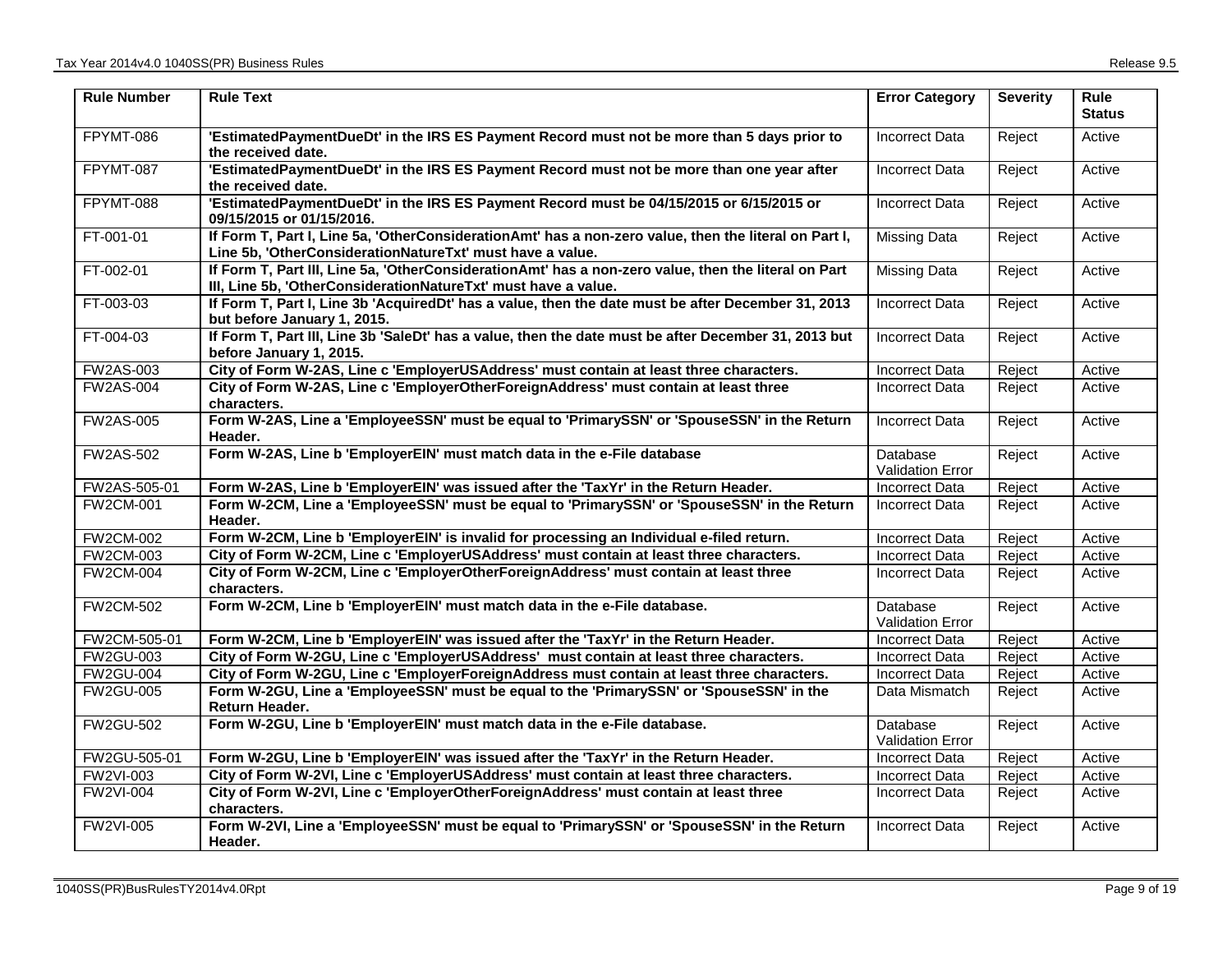| <b>Rule Number</b> | <b>Rule Text</b>                                                                                                                                                                                                                                                                                      | <b>Error Category</b>               | <b>Severity</b>    | <b>Rule</b><br><b>Status</b> |
|--------------------|-------------------------------------------------------------------------------------------------------------------------------------------------------------------------------------------------------------------------------------------------------------------------------------------------------|-------------------------------------|--------------------|------------------------------|
| <b>FW2VI-502</b>   | Form W-2VI, Line b 'EmployerEIN' must match data in the e-File database.                                                                                                                                                                                                                              | Database<br><b>Validation Error</b> | Reject             | Active                       |
| FW2VI-505-01       | Form W-2VI, Line b 'EmployerEIN' was issued after the 'TaxYr' in the Return Header.                                                                                                                                                                                                                   | <b>Incorrect Data</b>               | Reject             | Active                       |
| IND-001-01         | 'PreparerSSN' in the Return Header must not be all zeros or all nines.                                                                                                                                                                                                                                | Incorrect Data                      | Reject             | Active                       |
| <b>IND-002</b>     | The 'TaxPeriodEndDate' in the Submission Manifest must be less than the "Received Date".                                                                                                                                                                                                              | <b>Incorrect Data</b>               | Reject             | Active                       |
| IND-005-01         | If Form 9465 and IRS Payment Record are present in the return, then Form 9465, 'PaymentAmt'<br>must be equal to 'PaymentAmt' in IRS Payment Record.                                                                                                                                                   | <b>Incorrect Data</b>               | Reject             | Active                       |
| <b>IND-006</b>     | 'SpouseSSN' in the Return Header must not be equal to 'PrimarySSN' in the Return Header.                                                                                                                                                                                                              | <b>Incorrect Data</b>               | Reject             | Active                       |
| <b>IND-010</b>     | 'TaxYr' must equal the year of the 'TaxPeriodBeginDt' ("YYYY" digits) in the Submission Manifest.                                                                                                                                                                                                     | <b>Incorrect Data</b>               | Reject and<br>Stop | Active                       |
| <b>IND-011</b>     | 'TaxYr' must equal the year of the 'TaxPeriodEndDt' ("YYYY" digits) in the Submission Manifest.                                                                                                                                                                                                       | <b>Incorrect Data</b>               | Reject and<br>Stop | Active                       |
| IND-013-01         | In the Return Header, 'PreparerSSN' or 'PTIN' or 'STIN' or 'PreparerFirmElN' must have a value, if<br>any one of the following is true: (1) checkbox 'SelfEmployedInd' is checked; (2)<br>'PreparerPersonNm' or 'PreparerFirmName' or 'PreparerUSAddress' or 'PreparerForeignAddress'<br>has a value. | Missing Data                        | Reject             | Active                       |
| IND-018-02         | If 'PrimaryDeathDt' has a value in the return, then 'InCareOfNm' in the Filer address in the Return<br>Header must have a value.                                                                                                                                                                      | Missing Data                        | Reject             | Active                       |
| IND-019-02         | If 'SpouseDeathDt' has a value in the return, then 'InCareOfNm' in the Filer address in the Return<br>Header must have a value.                                                                                                                                                                       | Missing Data                        | Reject             | Active                       |
| IND-020-01         | If 'PaidPreparerInformationGrp' is present in the Return Header, then 'NonPaidPreparerCd' must<br>not have a value in the return.                                                                                                                                                                     | <b>Incorrect Data</b>               | Reject             | Active                       |
| IND-021-01         | If 'PINTypeCd' in the Return Header has the value "Self-Select On-Line" and<br>'PrimarySignaturePIN' has a value, then 'PrimaryBirthDt' must have a value.                                                                                                                                            | Missing Data                        | Reject             | Active                       |
| IND-022-01         | If 'PINTypeCd' in the Return Header has the value "Self-Select On-Line" and<br>'SpouseSignaturePIN' has a value, then 'SpouseBirthDt' must have a value.                                                                                                                                              | Missing Data                        | Reject             | Active                       |
| IND-023-01         | If 'PINTypeCd' in the Return Header has the value "Self-Select Practitioner" and<br>'PrimarySignaturePIN' has a value, then 'PrimaryBirthDt' must have a value.                                                                                                                                       | <b>Missing Data</b>                 | Reject             | Active                       |
| IND-024-01         | If 'PINTypeCd' in the Return Header has the value "Self-Select Practitioner" and<br>'SpouseSignaturePIN' has a value, then 'SpouseBirthDt' must have a value.                                                                                                                                         | <b>Missing Data</b>                 | Reject             | Active                       |
| IND-025-01         | If 'PINTypeCd' in the Return Header has the value "Self-Select On-Line", and 'PrimaryBirthDt' has<br>a value, then 'PrimaryPriorYearAGIAmt' or 'PrimaryPriorYearPIN' or 'PrimaryElectronicFilingPIN'<br>or 'IdentityProtectionPIN' must have a value.                                                 | Missing Data                        | Reject             | Active                       |
| IND-026-01         | If 'PINTypeCd' in the Return Header has the value "Self-Select Practitioner", and 'PrimaryBirthDt'<br>has a value, then 'PrimaryPriorYearAGIAmt' or 'PrimaryPriorYearPIN' or<br>'PrimaryElectronicFilingPIN' or 'IdentityProtectionPIN' must have a value.                                            | <b>Missing Data</b>                 | Reject             | Active                       |
| IND-027-01         | If 'PINTypeCd' in the Return Header has the value "Self-Select On-Line", and 'SpouseBirthDt' has<br>a value, then 'SpousePriorYearAGIAmt' or 'SpousePriorYearPIN' or 'SpouseElectronicFilingPIN'<br>or 'SpouseIdentityProtectionPIN' must have a value.                                               | <b>Missing Data</b>                 | Reject             | Active                       |
| IND-028-01         | If 'PINTypeCd' in the Return Header has the value "Self-Select Practitioner", and 'SpouseBirthDt'<br>has a value, then 'SpousePriorYearAGIAmt' or 'SpousePriorYearPIN' or<br>'SpouseElectronicFilingPIN' or 'SpouseIdentityProtectionPIN' must have a value.                                          | <b>Missing Data</b>                 | Reject             | Active                       |
| IND-031-01         | 'PrimaryPriorYearPIN' or 'PrimaryElectronicFilingPIN' or 'PrimaryPriorYearAGIAmt' in the Return<br>Header must match the e-File database.                                                                                                                                                             | <b>Incorrect Data</b>               | Reject             | Active                       |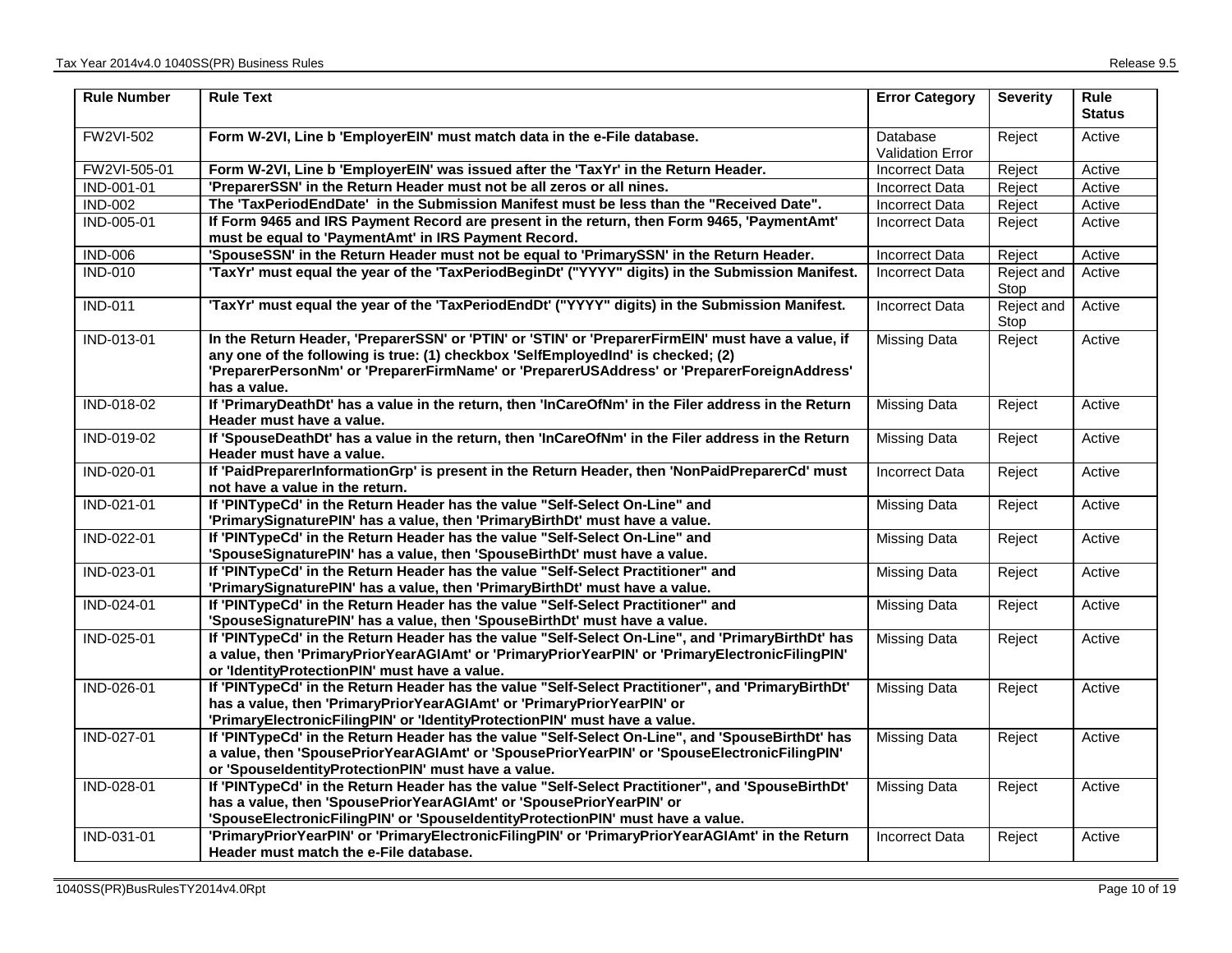| <b>Rule Number</b> | <b>Rule Text</b>                                                                                                                                                                                                              | <b>Error Category</b>               | <b>Severity</b>    | Rule<br><b>Status</b> |
|--------------------|-------------------------------------------------------------------------------------------------------------------------------------------------------------------------------------------------------------------------------|-------------------------------------|--------------------|-----------------------|
| IND-032-01         | 'SpousePriorYearPIN' or 'SpouseElectronicFilingPIN' or 'SpousePriorYearAGIAmt' in the Return<br>Header must match the e-File database.                                                                                        | <b>Incorrect Data</b>               | Reject             | Active                |
| IND-033-02         | The year of 'PrimaryDeathDt' must not be less than 'TaxYr' in the Return Header.                                                                                                                                              | <b>Incorrect Data</b>               | Reject             | Active                |
| IND-034-02         | The year of 'SpouseDeathDt' must not be less than 'TaxYr' in the Return Header.                                                                                                                                               | <b>Incorrect Data</b>               | Reject             | Active                |
| IND-035-01         | 'PrimaryDeathDt' in the return must match that in the e-File database.                                                                                                                                                        | Database<br>Validation Error        | Reject             | Active                |
| IND-036-01         | 'SpouseDeathDt' in the return must match that in the e-File database.                                                                                                                                                         | Database<br>Validation Error        | Reject             | Active                |
| IND-039-01         | If 'ThirdPartyDesigneeInd' in the return has a choice of 'Yes' indicated, then<br>'ThirdPartyDesigneeNm' must have a value.                                                                                                   | <b>Incorrect Data</b>               | Reject             | Active                |
| IND-040-01         | If 'ThirdPartyDesigneeInd' in the return has a choice of 'Yes' indicated, then<br>'ThirdPartyDesigneePhoneNum' must have a value.                                                                                             | <b>Incorrect Data</b>               | Reject             | Active                |
| <b>IND-041</b>     | If 'ThirdPartyDesigneeInd' in the return has a choice of 'Yes' indicated, then<br>'ThirdPartyDesigneePIN' must have a value.                                                                                                  | <b>Incorrect Data</b>               | Reject             | Active                |
| <b>IND-052</b>     | The TIN present in the IRS Submission Manifest must be equal to the Primary SSN in the Return<br>Header.                                                                                                                      | Data Mismatch                       | Reject and<br>Stop | Active                |
| IND-053-01         | The 'IPAddress' in the Return Header must not equal all zeros.                                                                                                                                                                | <b>Incorrect Data</b>               | Reject             | Active                |
| IND-054-01         | If filing status is "Married filing separately" (element 'IndividualReturnFilingStatusCd' has the<br>value 3), then 'SpouseSignaturePIN' must not have a value in the Return Header.                                          | Incorrect Data                      | Reject             | Active                |
| IND-055-02         | 'AddressLine2Txt' in the Return Header must not have a value.                                                                                                                                                                 | <b>Incorrect Data</b>               | Reject             | Active                |
| IND-056-01         | If 'PrimarySignaturePIN' has a value in the Return Header, then 'PrimaryPINEnteredByCd' must<br>have a value.                                                                                                                 | Missing Data                        | Reject             | Active                |
| IND-057-01         | If 'SpouseSignaturePIN' has a value in the Return Header, then 'SpousePINEnteredByCd' must<br>have a value.                                                                                                                   | <b>Missing Data</b>                 | Reject             | Active                |
| IND-058-01         | If 'PrimarySignaturePIN' has a value in the Return Header, then 'PrimarySignatureDt' must have a<br>value.                                                                                                                    | <b>Missing Data</b>                 | Reject             | Active                |
| IND-059-01         | If 'SpouseSignaturePIN' has a value in the Return Header, then 'SpouseSignatureDt' must have a<br>value.                                                                                                                      | <b>Missing Data</b>                 | Reject             | Active                |
| <b>IND-060</b>     | 'IdentityProtectionPIN' in the Return Header must not equal all zeroes.                                                                                                                                                       | <b>Incorrect Data</b>               | Reject and<br>Stop | Active                |
| <b>IND-061</b>     | IRS ES Payment Record must not be present in a prior year return.                                                                                                                                                             | <b>Incorrect Data</b>               | Reject             | Active                |
| <b>IND-062</b>     | IP Address of the Transmitter must have a value.                                                                                                                                                                              | <b>Missing Data</b>                 | Reject             | Active                |
| <b>IND-063</b>     | Timestamp of the Transmitter must have a value.                                                                                                                                                                               | Missing Data                        | Reject             | Active                |
| <b>IND-064</b>     | IP Address of the Transmitter must be a valid IP Address.                                                                                                                                                                     | <b>Incorrect Data</b>               | Reject             | Active                |
| <b>IND-066</b>     | 'SpouseldentityProtectionPIN' in the Return Header must not equal all zeroes.                                                                                                                                                 | <b>Incorrect Data</b>               | Reject and<br>Stop | Active                |
| <b>IND-180</b>     | Primary taxpayer's Identity Protection Personal Identification Number (IP PIN) must match the e-<br>File database. Please double check your entry and resubmit your return with the correct number.                           | Database<br><b>Validation Error</b> | Reject and<br>Stop | Active                |
| <b>IND-181</b>     | The Primary Taxpayer did not enter a valid Identity Protection Personal Identification Number (IP<br>PIN). Please visit www.irs.gov/get-an-ippin for further information and resubmit your return with<br>the correct number. | Database<br><b>Validation Error</b> | Reject and<br>Stop | Active                |
| <b>IND-182</b>     | The Spouse Identity Protection Personal Identification Number (IP PIN) must match the e-File<br>database. Please double check your entry and resubmit your return with the correct number.                                    | Database<br><b>Validation Error</b> | Reject and<br>Stop | Active                |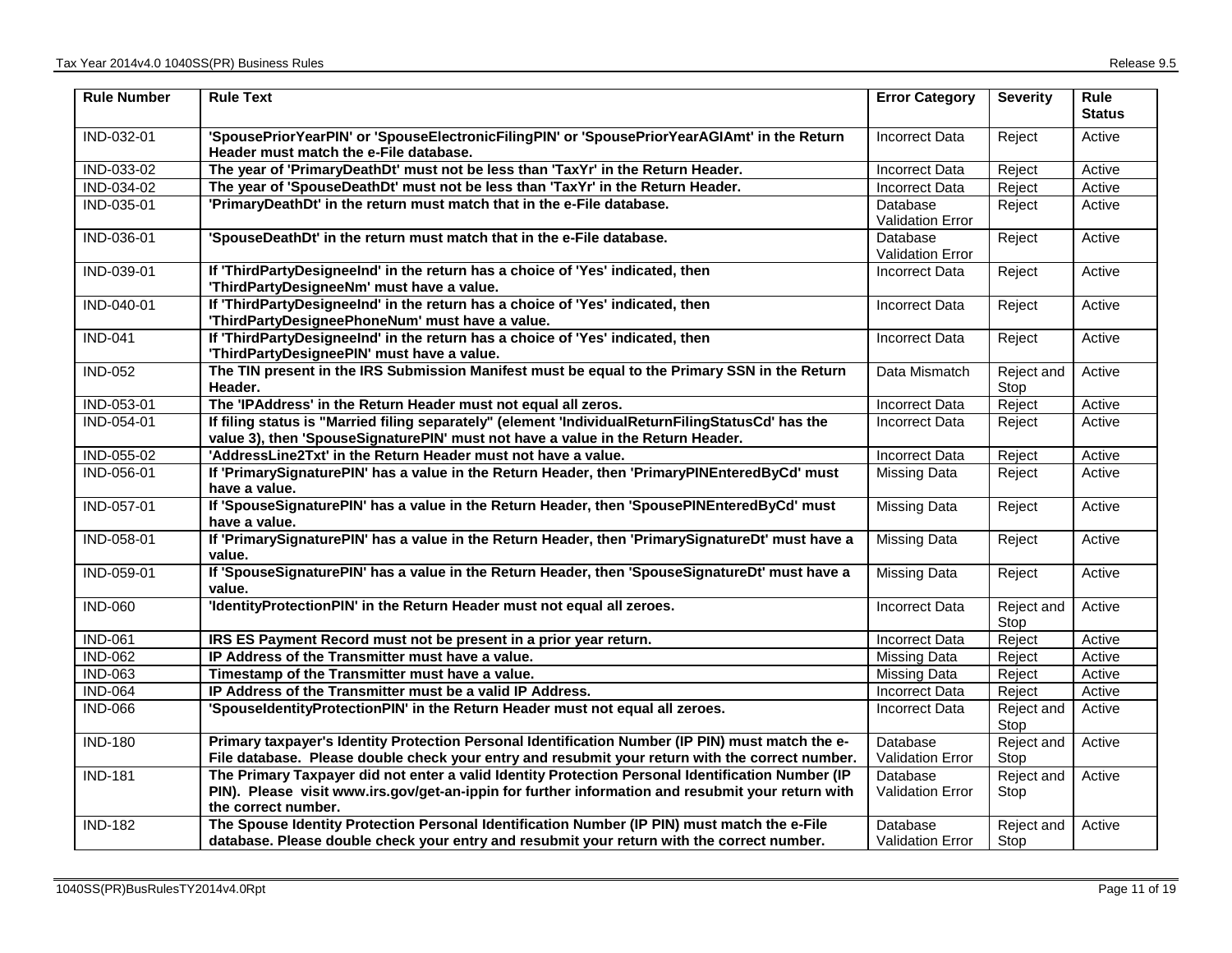| <b>Rule Number</b> | <b>Rule Text</b>                                                                                                                                                                                                                        | <b>Error Category</b>               | <b>Severity</b>    | Rule<br><b>Status</b> |
|--------------------|-----------------------------------------------------------------------------------------------------------------------------------------------------------------------------------------------------------------------------------------|-------------------------------------|--------------------|-----------------------|
| <b>IND-183</b>     | The Spouse did not enter a valid Identity Protection Personal Identification Number (IP PIN).<br>Please visit www.irs.gov/get-an-ippin for further information and resubmit your return with the<br>correct number.                     | Database<br><b>Validation Error</b> | Reject and<br>Stop | Active                |
| <b>IND-184</b>     | Prior Year returns can only be filed by Practitioner and are currently not accepted for Online<br>filers.                                                                                                                               | <b>Incorrect Data</b>               | Reject and<br>Stop | Active                |
| <b>IND-508</b>     | Primary SSN in the Return Header must not be equal to the Spouse SSN on another tax return for<br>which filing status is Married Filing Jointly or [filing status is Married Filing Separately and the<br>Spouse exemption is claimed]. | Database<br><b>Validation Error</b> | Reject             | Active                |
| <b>IND-510</b>     | Spouse SSN in the Return Header must not be equal to the Primary SSN on another tax return.                                                                                                                                             | Duplicate<br>Condition              | Reject             | Active                |
| IND-512-01         | Each Dependent's SSN (or Qualifying Child Identifying Number on Form 1040SS(PR)) on this<br>return must not match the Spouse SSN on another return.                                                                                     | <b>Incorrect Data</b>               | Reject             | Active                |
| <b>IND-513</b>     | The Spouse SSN in the Return Header must not be equal to the Spouse SSN in another return<br>filed for the same tax year.                                                                                                               | Duplicate<br>Condition              | Reject             | Active                |
| <b>IND-515</b>     | The Primary SSN in the Return Header must not be equal to the Primary SSN in another return<br>filed for the same tax year.                                                                                                             | Duplicate<br>Condition              | Reject             | Active                |
| IND-521-01         | The Year of Birth of the Primary SSN must not be greater than the 'TaxYr' in the Return Header.                                                                                                                                         | <b>Incorrect Data</b>               | Reject             | Active                |
| IND-531-01         | If Primary Date of Death has a value in the e-File database, then it must not be prior to the 'TaxYr'<br>in the Return Header.                                                                                                          | Database<br>Validation Error        | Reject             | Active                |
| IND-532-01         | If Spouse Date of Death has a value in the e-File database, then it must not be prior to the 'TaxYr'<br>in the Return Header.                                                                                                           | Database<br>Validation Error        | Reject             | Active                |
| IND-570-01         | The Year of Birth of the Spouse SSN must not be greater than the 'TaxYr' in the Return Header.                                                                                                                                          | Database<br><b>Validation Error</b> | Reject             | Active                |
| IND-664-01         | If the Primary SSN appears more than once in the e-File database, then 'PINTypeCd' in the Return<br>Header must not have the value "Self-Select On-Line".                                                                               | Database<br><b>Validation Error</b> | Reject             | Active                |
| IND-665-01         | If the Primary SSN appears more than once in the e-File database, then 'PINTypeCd' in the Return<br>Header must not have the value "Self-Select Practitioner".                                                                          | Database<br><b>Validation Error</b> | Reject             | Active                |
| IND-666-01         | If the Spouse SSN appears more than once in the e-File database, then 'PINTypeCd' must not<br>have the value "Self-Select On-Line".                                                                                                     | Database<br><b>Validation Error</b> | Reject             | Active                |
| IND-667-01         | If the Spouse SSN appears more than once in the e-File database, then 'PINTypeCd' must not<br>have the value "Self-Select Practitioner".                                                                                                | Database<br>Validation Error        | Reject             | Active                |
| IND-672-01         | In the Return Header, if 'PINTypeCd' has the value "Practitioner" or "Self-Select Practitioner",<br>then 'PractitionerPINGrp' must have a value.                                                                                        | <b>Missing Data</b>                 | Reject             | Active                |
| IND-673-01         | In the Return Header, if 'PINTypeCd' has the value "Self-Select On-Line", then<br>'PractitionerPINGrp' must not have a value.                                                                                                           | <b>Missing Data</b>                 | Reject             | Active                |
| IND-674-01         | If the Primary Taxpayer is under the age of 16 and has never filed a tax return, then 'PINTypeCd'<br>in the Return Header must not have the value "Self-Select On-Line".                                                                | Database<br><b>Validation Error</b> | Reject             | Active                |
| IND-675-01         | If the Primary Taxpayer is under the age of 16 and has never filed a tax return, then 'PINTypeCd'<br>in the Return Header must not have the value "Self-Select Practitioner".                                                           | Database<br>Validation Error        | Reject             | Active                |
| IND-679-01         | If the Spouse SSN in the Return Header is under the age of 16 and did not file a tax return in the<br>previous year, then the 'PINTypeCd' must not have the value "Self-Select On-Line".                                                | Database<br>Validation Error        | Reject             | Active                |
| IND-680-01         | If the Spouse SSN in the Return Header is under the age of 16 and did not file a tax return in the<br>previous year, then the 'PINTypeCd' must not have the value "Self-Select Practitioner".                                           | Database<br>Validation Error        | Reject             | Active                |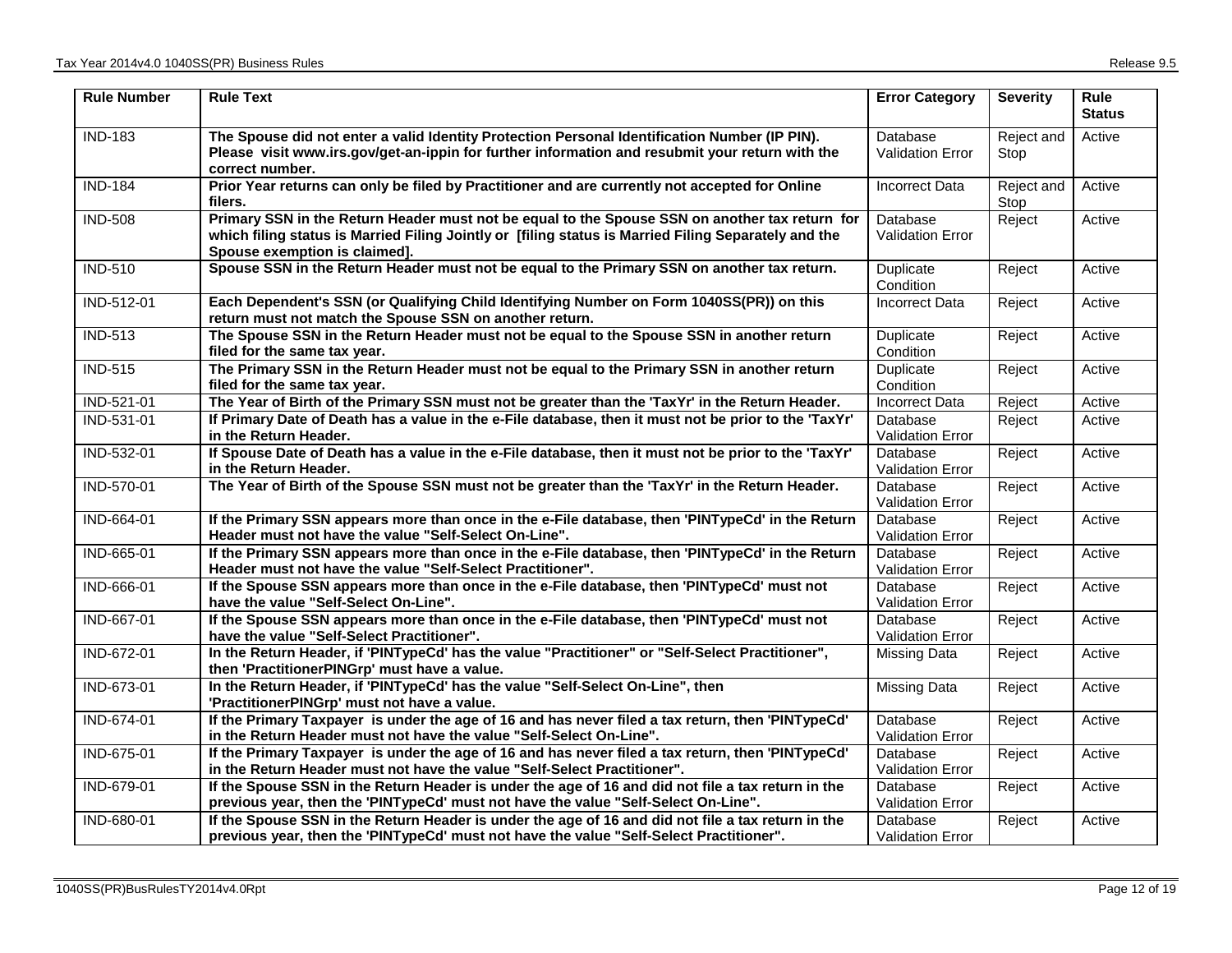| <b>Rule Number</b> | <b>Rule Text</b>                                                                                                                                                                                                                                                                             | <b>Error Category</b>               | <b>Severity</b>    | Rule<br><b>Status</b> |
|--------------------|----------------------------------------------------------------------------------------------------------------------------------------------------------------------------------------------------------------------------------------------------------------------------------------------|-------------------------------------|--------------------|-----------------------|
| IND-689-01         | The year of the 'PrimarySignatureDt' in the Return Header must be equal to the processing year.                                                                                                                                                                                              | Missing<br>Document                 | Reject             | Active                |
| IND-694-01         | If 'PINTypeCd' in the Return Header has the value "Self-Select Practitioner", then<br>'JuratDisclosureCd' must have the value "Self Select PIN By ERO".                                                                                                                                      | Incorrect Data                      | Reject             | Active                |
| IND-695-01         | If 'PINTypeCd' in the Return Header has the value "Practitioner", then 'JuratDisclosureCd' must<br>have the value "Practitioner PIN".                                                                                                                                                        | <b>Incorrect Data</b>               | Reject             | Active                |
| IND-696-01         | If 'PINTypeCd' in the Return Header has the value "Self-Select On-Line", then 'JuratDisclosureCd'<br>must have the value "Online Self Select PIN".                                                                                                                                           | <b>Incorrect Data</b>               | Reject             | Active                |
| IND-699-01         | If 'PINTypeCd' in the Return Header has the value "Practitioner", then the following must not have<br>an entry: 'PrimaryPriorYearAGIAmt' and 'PrimaryPriorYearPIN' and 'PrimaryElectronicFilingPIN'<br>and 'SpousePriorYearAGIAmt' and 'SpousePriorYearPIN' and 'SpouseElectronicFilingPIN'. | <b>Incorrect Data</b>               | Reject             | Active                |
| <b>IND-769</b>     | 'IdentityProtectionPIN' in the Return Header must be numeric digits.                                                                                                                                                                                                                         | <b>Incorrect Data</b>               | Reject and<br>Stop | Active                |
| <b>IND-770</b>     | 'SpouseldentityProtectionPIN' in the Return Header must be numeric digits.                                                                                                                                                                                                                   | <b>Incorrect Data</b>               | Reject and<br>Stop | Active                |
| <b>IND-901</b>     | The Primary SSN in the Return Header has been locked because Social Security Administration<br>records indicate the number belongs to a deceased individual.                                                                                                                                 | Database<br>Validation Error        | Reject and<br>Stop | Active                |
| <b>IND-902</b>     | The Primary SSN in the Return Header has been locked. The account was locked per the<br>taxpayer's request.                                                                                                                                                                                  | Database<br><b>Validation Error</b> | Reject and<br>Stop | Active                |
| <b>IND-903</b>     | The Primary SSN in the Return Header has been systemically locked based on IRS information<br>which indicates there is not a filing requirement for this SSN.                                                                                                                                | Database<br>Validation Error        | Reject and<br>Stop | <b>Disabled</b>       |
| <b>IND-904</b>     | The Primary SSN in the Return Header has been locked. Social Security Administration records<br>indicate the SSN belongs to a minor. The account was locked per the request of the minor's<br>parent or guardian.                                                                            | Database<br><b>Validation Error</b> | Reject and<br>Stop | Active                |
| IND-931-01         | The Dependent SSN (or Qualifying Child Identifying Number on Form 1040-SS (PR)) has been<br>locked because Social Security Administration records indicate the number belongs to a<br>deceased individual.                                                                                   | Database<br><b>Validation Error</b> | Reject and<br>Stop | Active                |
| IND-932-01         | The Dependent SSN (or Qualifying Child Identifying Number on Form 1040-SS (PR)) claimed on<br>your return has been locked. The account was locked per the taxpayer's request.                                                                                                                | Database<br>Validation Error        | Reject and<br>Stop | Active                |
| IND-934-01         | The Dependent SSN (or Qualifying Child Identifying Number on Form 1040-SS (PR)) claimed on<br>your return has been locked. The account was locked per the request of the dependent's parent<br>or guardian.                                                                                  | Database<br><b>Validation Error</b> | Reject and<br>Stop | Active                |
| <b>IND-941</b>     | The Spouse SSN in the Return Header has been locked because Social Security Administration<br>records indicate the number belongs to a deceased individual.                                                                                                                                  | Database<br><b>Validation Error</b> | Reject and<br>Stop | Active                |
| <b>IND-942</b>     | The Spouse SSN in the Return Header has been locked. The account was locked per the<br>taxpayer's request.                                                                                                                                                                                   | Database<br>Validation Error        | Reject and<br>Stop | Active                |
| <b>IND-943</b>     | The Spouse SSN in the Return Header has been systemically locked based on IRS information<br>which indicates there is not a filing requirement for this SSN.                                                                                                                                 | Database<br>Validation Error        | Reject and<br>Stop | Active                |
| <b>IND-944</b>     | The Spouse SSN in the Return Header has been locked. Social Security Administration records<br>indicate the SSN belongs to a minor. The account was locked per the request of the minor's<br>parent or guardian.                                                                             | Database<br><b>Validation Error</b> | Reject and<br>Stop | Active                |
| R0000-003          | The return version (attribute 'returnVersion' of the Return element) must be specified for each<br>return in the return header.                                                                                                                                                              | Missing Data                        | Reject and<br>Stop | Active                |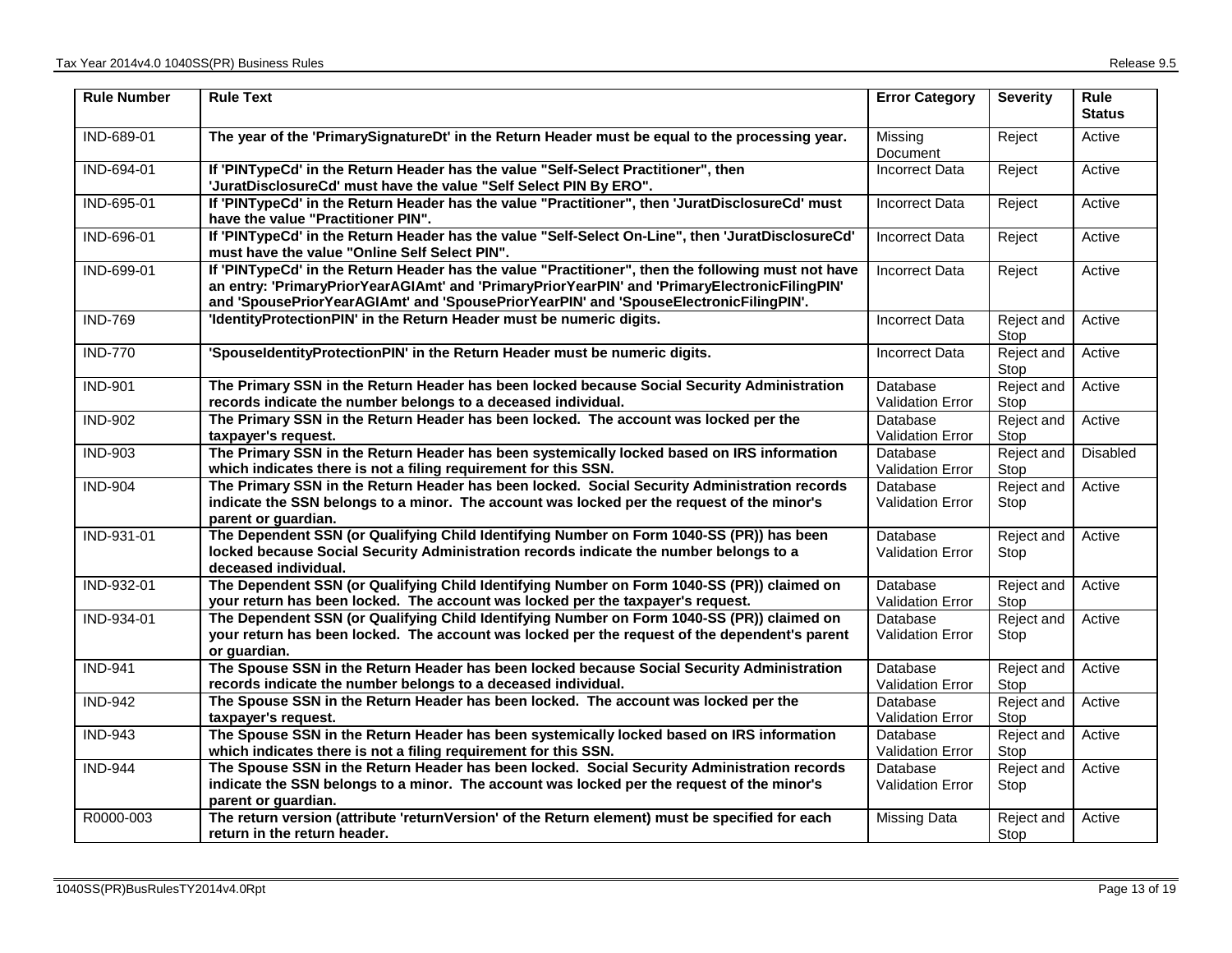| <b>Rule Number</b> | <b>Rule Text</b>                                                                                                                                                                                                                                      | <b>Error Category</b>        | <b>Severity</b>    | <b>Rule</b><br><b>Status</b> |
|--------------------|-------------------------------------------------------------------------------------------------------------------------------------------------------------------------------------------------------------------------------------------------------|------------------------------|--------------------|------------------------------|
| R0000-004-01       | 'ReturnTypeCd' (specified in the Return Header) and the return version (specified by the<br>'returnVersion' attribute of the 'Return' element) of the return must match the return type and the<br>version supported by the Modernized e-File system. | Data Mismatch                | Reject and<br>Stop | Active                       |
| R0000-007-02       | For US Addresses, the first five digits of 'ZipCd' of the Filer's address in the Return Header must<br>be within the valid ranges of zip codes for the corresponding 'StateAbbreviationCd'. See<br><b>Publication 4164.</b>                           | <b>Incorrect Data</b>        | Reject             | Active                       |
| R0000-019          | The number of return documents (forms, schedules, and supporting documents) included in the<br>return must equal the document count specified in the Return Data (documentCount attribute of<br>the ReturnData element of the Return).                | Data Mismatch                | Reject             | Active                       |
| R0000-030-01       | In the Return Header, if 'PractitionerPINGrp' is provided, then 'EFIN' in the 'PractitionerPINGrp'<br>must be the same as 'EFIN' in the 'OriginatorGrp'.                                                                                              | Data Mismatch                | Reject             | Active                       |
| R0000-046-01       | For US Addresses, the fourth and fifth digit of the 'ZipCd' of the Filer's address in the Return<br>Header cannot both be zeros ("00"), except when the 'ZipCd' is 00800, 20500, 34000, 00600, 96100,<br>96900.                                       | Incorrect Data               | Reject             | Active                       |
| R0000-051-01       | 'FederalSubmissionTypeCd' in the IRS Submission Manifest must match 'ReturnTypeCd'<br>indicated in the Return Header.                                                                                                                                 | Data Mismatch                | Reject and<br>Stop | Active                       |
| R0000-052-01       | 'TaxYr' specified in the IRS Submission Manifest must match 'TaxYr' in the Return Header.                                                                                                                                                             | Data Mismatch                | Reject and<br>Stop | Active                       |
| R0000-054-01       | The 'EFIN' in the IRS Submission Manifest must match 'EFIN' in the 'OriginatorGrp' in the Return<br>Header.                                                                                                                                           | Data Mismatch                | Reject and<br>Stop | Active                       |
| R0000-057          | Every attached file (i.e. binary attachment) must be referenced by the XML document that<br>represents it.                                                                                                                                            | Missing Data                 | Reject             | Deleted                      |
| R0000-057-01       | Every attached file (i.e. binary attachment) must be referenced by the XML document that<br>represents it.                                                                                                                                            | <b>Missing Data</b>          | Reject             | <b>New</b>                   |
| R0000-058-01       | An XML document that represents a binary attachment must have a valid reference to an attached<br>file.                                                                                                                                               | <b>Missing Data</b>          | Reject             | Active                       |
| R0000-060          | The EFIN in the Submission ID (the first six digits) must match the EFIN in the Submission<br><b>Manifest.</b>                                                                                                                                        | <b>Incorrect Data</b>        | Reject and<br>Stop | Active                       |
| R0000-067          | The attached files (i.e. binary attachments) in a submission zip archive must have distinct names.                                                                                                                                                    | Incorrect Data               | Reject and<br>Stop | Active                       |
| R0000-075-02       | 'RoutingTransitNum' (RTN) must conform to the banking industry RTN algorithm.                                                                                                                                                                         | <b>Incorrect Data</b>        | Reject             | Active                       |
| R0000-080-01       | 'TaxPeriodBeginDt' present in the IRS Submission Manifest must match 'TaxPeriodBeginDt'<br>provided in the Return Header.                                                                                                                             | Data Mismatch                | Reject and<br>Stop | Active                       |
| R0000-081-01       | 'TaxPeriodEndDt' present in the IRS Submission Manifest must match 'TaxPeriodEndDt' provided<br>in the Return Header.                                                                                                                                 | Data Mismatch                | Reject and<br>Stop | Active                       |
| R0000-082          | 'TaxPeriodBeginDt' and 'TaxPeriodEndDt' must be provided in the IRS Submission Manifest.                                                                                                                                                              | Missing Data                 | Reject and<br>Stop | Active                       |
| R0000-087-02       | 'PreparerFirmEIN' in the Return Header must not equal all zeros or all nines.                                                                                                                                                                         | <b>Incorrect Data</b>        | Reject             | Active                       |
| R0000-088-01       | The eight numeric digits of the PTIN (of the Paid Preparer) following the letter P, must not equal<br>all zeros or all nines in the Return Header.                                                                                                    | <b>Incorrect Data</b>        | Reject             | Active                       |
| R0000-090          | The Imperfect Return Indicator in the Return Header was checked but does not meet the<br>conditions of an imperfect return.                                                                                                                           | Database<br>Validation Error | Alert              | Active                       |
| R0000-092-01       | 'PrimarySSN' in the Return Header must be within the valid range of SSN/ITIN and must not be an<br>ATIN.                                                                                                                                              | <b>Incorrect Data</b>        | Reject             | Active                       |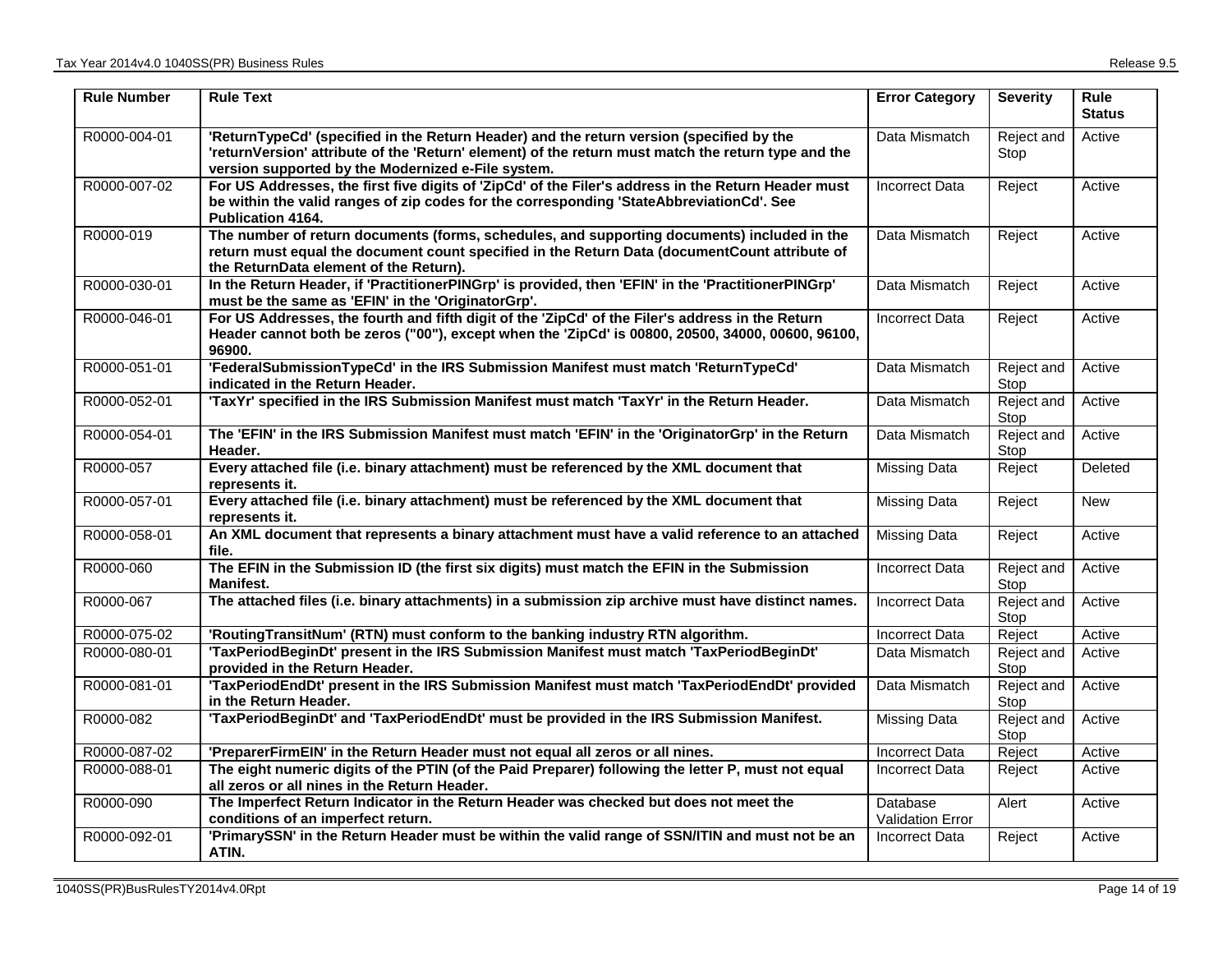| <b>Rule Number</b> | <b>Rule Text</b>                                                                                                                                                                                                                                                                                                                                      | <b>Error Category</b>               | <b>Severity</b>    | <b>Rule</b><br><b>Status</b> |
|--------------------|-------------------------------------------------------------------------------------------------------------------------------------------------------------------------------------------------------------------------------------------------------------------------------------------------------------------------------------------------------|-------------------------------------|--------------------|------------------------------|
| R0000-093-01       | If 'SpouseSSN' in the Return Header has a value, then it must be within the valid range of<br>SSN/ITIN and must not be an ATIN.                                                                                                                                                                                                                       | <b>Incorrect Data</b>               | Reject             | Active                       |
| R0000-095-02       | 'PrimarySignaturePIN' in the Return Header must not equal all zeros.                                                                                                                                                                                                                                                                                  | <b>Incorrect Data</b>               | Reject             | Active                       |
| R0000-096-02       | 'SpouseSignaturePIN' in the Return Header must not equal all zeros.                                                                                                                                                                                                                                                                                   | <b>Incorrect Data</b>               | Reject             | Active                       |
| R0000-113-01       | The eight numeric digits of the STIN (of the Paid Preparer) following the letter S, must not equal<br>all zeros or all nines in the Return Header.                                                                                                                                                                                                    | <b>Incorrect Data</b>               | Reject             | Active                       |
| R0000-114          | The Submission Manifest's 'TaxPeriodBeginDt' value for month and day should be January 1.                                                                                                                                                                                                                                                             | <b>Incorrect Data</b>               | Reject             | Active                       |
| R0000-115          | The Submission Manifest's 'TaxPeriodEndDt' value for month and day should be December 31.                                                                                                                                                                                                                                                             | <b>Incorrect Data</b>               | Reject             | Active                       |
| R0000-118-01       | If first two digits of the EFIN in the IRS Submission Manifest are 10, 21, 32, 44 or 53, then<br>'OriginatorTypeCd' in the Return Header must have the value "OnlineFiler".                                                                                                                                                                           | Incorrect Data                      | Reject and<br>Stop | Active                       |
| R0000-119-01       | If 'OriginatorTypeCd' in the Return Header has the value "OnlineFiler", then the first two digits of<br>the EFIN in the IRS Submission Manifest must be 10 or 21 or 32 or 44 or 53.                                                                                                                                                                   | <b>Incorrect Data</b>               | Reject and<br>Stop | Active                       |
| R0000-120          | The IRS Submission type that was filed is not being accepted by Modernized e-File (MeF) at this<br>time. Please check the MeF web page under irs.gov for more information. The submission type<br>filed was <type>.</type>                                                                                                                            | Unsupported                         | Reject and<br>Stop | Active                       |
| R0000-121          | The ETIN associated with the Individual submission is not a participating transmitter. Please<br>check the Modernized e-File (MeF) web page under irs.gov for more information on participation<br>rules.                                                                                                                                             | Unsupported                         | Reject and<br>Stop | Active                       |
| R0000-123-01       | If 'NameLine1Txt' in the Return Header contains an ampersand, then 'SpouseSSN' in the Return<br>Header must have a value.                                                                                                                                                                                                                             | <b>Missing Data</b>                 | Reject             | Active                       |
| R0000-125-01       | 'NameLine1Txt' in the Return Header must contain a less-than sign (<).                                                                                                                                                                                                                                                                                | <b>Incorrect Data</b>               | Reject             | Active                       |
| R0000-126-01       | There can be no more than two less-than signs (<) in 'NameLine1Txt' in the Return Header.                                                                                                                                                                                                                                                             | <b>Incorrect Data</b>               | Reject             | Active                       |
| R0000-127-01       | The character following the first less-than sign in 'NameLine1Txt' in the Return Header must be<br>an alphabetic character.                                                                                                                                                                                                                           | <b>Incorrect Data</b>               | Reject             | Active                       |
| R0000-129-01       | The 4th and 5th digits of the 'PrimarySSN' in the Return Header must be equal to "00" for testing.                                                                                                                                                                                                                                                    | <b>Incorrect Data</b>               | Reject             | Active                       |
| R0000-130-01       | The 4th and 5th digits of the 'SpouseSSN' in the Return Header must be equal to "00" for testing.                                                                                                                                                                                                                                                     | Incorrect Data                      | Reject             | Active                       |
| R0000-142-01       | If you are a paid tax return preparer, you must use a Preparer Tax Identification Number (PTIN)<br>issued by the Internal Revenue Service (IRS) to identify yourself in the paid preparer section of<br>the tax return. In future years, tax returns may be rejected if an SSN, or any number that is not a<br>valid PTIN, is included in this field. | Incorrect Data                      | Alert              | Active                       |
| R0000-143          | 'TaxYr' in the IRS Submission Manifest must have a value.                                                                                                                                                                                                                                                                                             | <b>Missing Data</b>                 | Reject and<br>Stop | Active                       |
| R0000-180          | "TaxYr' specified in the Submission Manifest must equal the year of the schema version ('YYYY'<br>digits of the attribute 'returnVersion' of the Return) that is being used to file the return.                                                                                                                                                       | Incorrect Data                      | Reject and<br>Stop | Active                       |
| R0000-192          | Phone Number provided in the return must not be all zeros.                                                                                                                                                                                                                                                                                            | <b>Incorrect Data</b>               | Reject             | Active                       |
| R0000-193          | Bank Account Number provided in the return must not be all zeros.                                                                                                                                                                                                                                                                                     | <b>Incorrect Data</b>               | Reject             | Active                       |
| R0000-194          | Return must not be a duplicate of a previously accepted return.                                                                                                                                                                                                                                                                                       | Duplicate<br>Condition              | Reject and<br>Stop | Active                       |
| R0000-500-01       | 'PrimarySSN' and 'PrimaryNameControlTxt' in the Return Header must match the e-File database.                                                                                                                                                                                                                                                         | Database<br>Validation Error        | Reject and<br>Stop | Active                       |
| R0000-503-02       | 'SpouseSSN' and the 'SpouseNameControlTxt' in the Return Header (or Line 6b<br>'ExemptSpouseNameControlTxt' in the return - For 1040/1040A returns) must match the e-File<br>database.                                                                                                                                                                | Database<br><b>Validation Error</b> | Reject and<br>Stop | Active                       |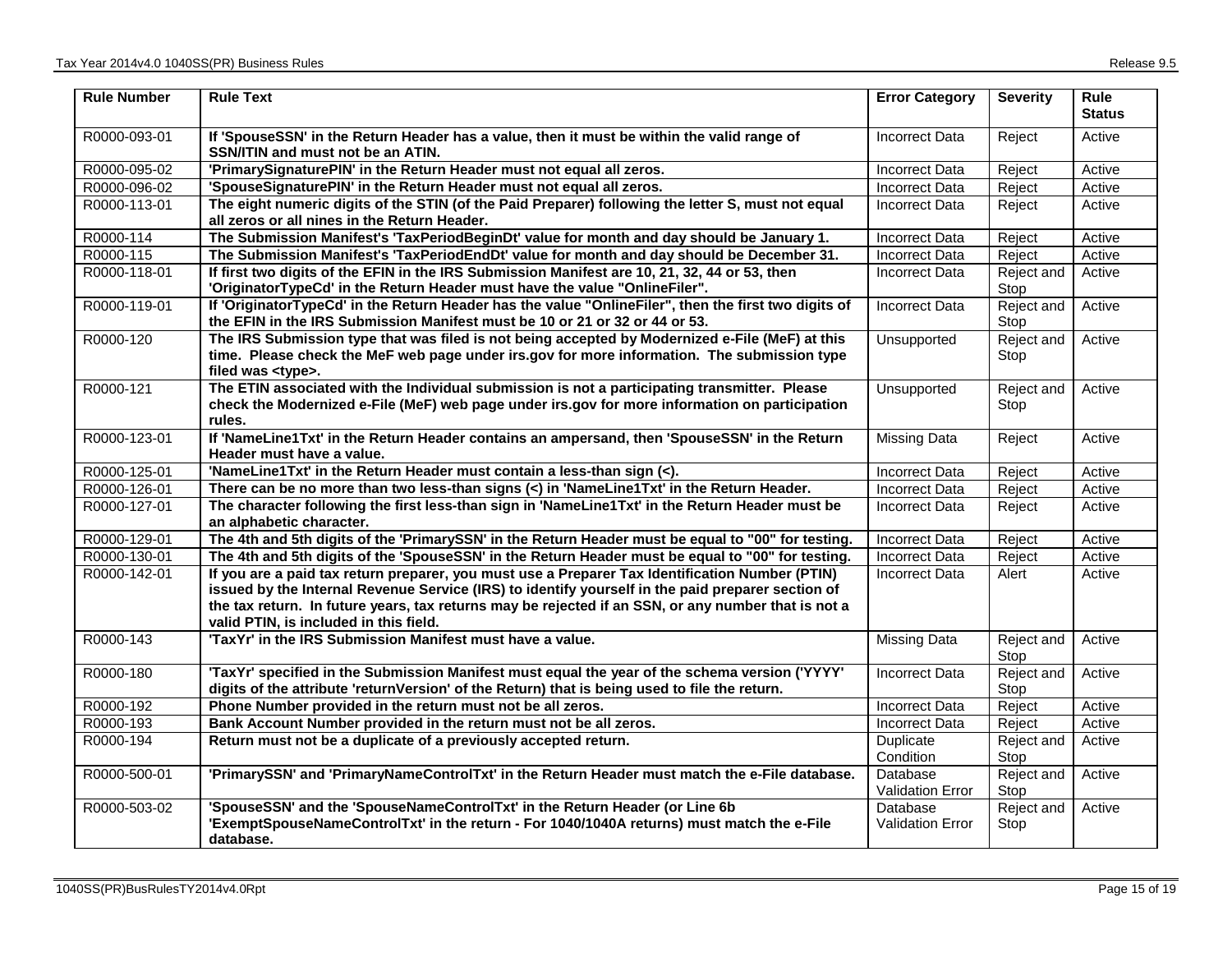| <b>Rule Number</b>  | <b>Rule Text</b>                                                                                                                                                                                                                                                                          | <b>Error Category</b>               | <b>Severity</b>    | Rule<br><b>Status</b> |
|---------------------|-------------------------------------------------------------------------------------------------------------------------------------------------------------------------------------------------------------------------------------------------------------------------------------------|-------------------------------------|--------------------|-----------------------|
| R0000-902-01        | Taxpayer TIN in the Return Header must not be the same as a TIN of a previously accepted<br>electronic return for the return type and tax period indicated in the tax return.                                                                                                             | Duplicate<br>Condition              | Reject and<br>Stop | Active                |
| R0000-904-03        | Software ID in the Return Header must have passed testing for the form family and 'TaxYr'.                                                                                                                                                                                                | Database<br><b>Validation Error</b> | Reject and<br>Stop | Active                |
| R0000-905-01        | Electronic Filing Identification Number (EFIN) in the Return Header must be listed in the e-File<br>database and in accepted status.                                                                                                                                                      | Database<br><b>Validation Error</b> | Reject and<br>Stop | Active                |
| R0000-906-02        | Routing Transit Number (RTN) included in the return must be present in the e-File database.                                                                                                                                                                                               | Database<br>Validation Error        | Reject             | Active                |
| SH-F1040-001        | Schedule H (Form 1040), 'SSN' must be equal to the 'PrimarySSN' or 'SpouseSSN' in the Return<br>Header.                                                                                                                                                                                   | <b>Incorrect Data</b>               | Reject             | Active                |
| SH-F1040-002        | If two Schedules H (Form 1040) are present in the return, their SSN's must not be equal.                                                                                                                                                                                                  | <b>Incorrect Data</b>               | Reject             | Active                |
| SH-F1040-003        | Schedule H (Form 1040), 'EmployerEIN' must not be equal to the 'PrimarySSN' or the<br>'SpouseSSN' in the Return Header.                                                                                                                                                                   | <b>Incorrect Data</b>               | Reject             | Active                |
| SH-F1040-004        | If two Schedules H (Form 1040) are present in the return, their 'EmployerEIN's must not be equal.                                                                                                                                                                                         | <b>Incorrect Data</b>               | Reject             | Active                |
| SH-F1040-005        | On Schedule H(Form 1040), exactly one of Line A 'HsldEmplPdCashWageOverLmtCYInd' or Line<br>B 'HsIdEmpIFedIncmTaxWithheldInd' or Line C 'HsIdEmpIPdCashWageOvrLmtQtrInd' must have<br>a choice of "Yes" indicated.                                                                        | <b>Incorrect Data</b>               | Reject             | Active                |
| SH-F1040-006-<br>01 | If a choice of "Yes" is indicated on Schedule H(Form 1040), Line B<br>'HsIdEmplFedIncmTaxWithheldInd', then Line 7 'FederalIncomeTaxWithheldAmt' must have a<br>non-zero value.                                                                                                           | Missing Data                        | Reject             | Active                |
| SH-F1040-007        | If a choice of "No" is indicated on Schedule H(Form 1040), Line A<br>'HsIdEmpIPdCashWageOverLmtCYInd' and a choice of "Yes" is indicated on Line B<br>'HsIdEmplFedIncmTaxWithheldInd', then Line C 'HsIdEmplPdCashWageOvrLmtQtrInd' must have<br>neither choices "Yes" or "No" indicated. | <b>Incorrect Data</b>               | Reject             | Active                |
| SH-F1040-008-<br>02 | If a choice of "Yes" is indicated on Schedule H(Form 1040), Line A<br>'HsIdEmpIPdCashWageOverLmtCYInd', then Line 1 'SocialSecurityTaxCashWagesAmt' must not<br>be less than 1900.                                                                                                        | <b>Incorrect Data</b>               | Reject             | Active                |
| SH-F1040-009-<br>02 | If a choice of "Yes" is indicated on Schedule H(Form 1040), Line A<br>'HsIdEmplPdCashWageOverLmtCYInd', then Line 3 'MedicareTaxCashWagesAmt' must not be<br>less than 1900.                                                                                                              | <b>Incorrect Data</b>               | Reject             | Active                |
| SH-F1040-010        | If a choice of "Yes" is indicated on Schedule H(Form 1040), Line A<br>'HsIdEmpIPdCashWageOverLmtCYInd', then Line B 'HsIdEmpIFedIncmTaxWithheldInd' and Line<br>C 'HsIdEmpIPdCashWageOvrLmtQtrInd' must have neither choices "Yes" or "No" indicated.                                     | <b>Incorrect Data</b>               | Reject             | Active                |
| SH-F1040-011        | If Schedule H(Form 1040), Line 1 'SocialSecurityTaxCashWagesAmt' has a non-zero value, then it<br>must not be greater than Line 3 'MedicareTaxCashWagesAmt'.                                                                                                                              | <b>Incorrect Data</b>               | Reject             | Active                |
| SH-F1040-012-<br>01 | If Schedule H(Form 1040), Line 25 'TotalTaxHouseholdEmplCalcAmt' has a non-zero value, then it<br>must be equal to Line 8 'TotSocSecMedcrAndFedIncmTaxAmt'.                                                                                                                               | Data Mismatch                       | Reject             | Active                |
| SH-F1040-016-<br>01 | If Schedule H(Form 1040), Line 9 'HsldEmplPdTotCashWageAnyQtrInd' has a choice of "No"<br>indicated, then Line 26 'CombinedFUTATaxPlusNetTaxesAmt' must have a zero value if an<br>amount is entered.                                                                                     | <b>Incorrect Data</b>               | Reject             | Active                |
| SH-F1040-017-<br>01 | If Schedule H(Form 1040), Line 9 'HsIdEmpIPdTotCashWageAnyQtrInd' has a choice of "Yes"<br>indicated, then Line 26 'CombinedFUTATaxPlusNetTaxesAmt' must have a non-zero value.                                                                                                           | Missing Data                        | Reject             | Active                |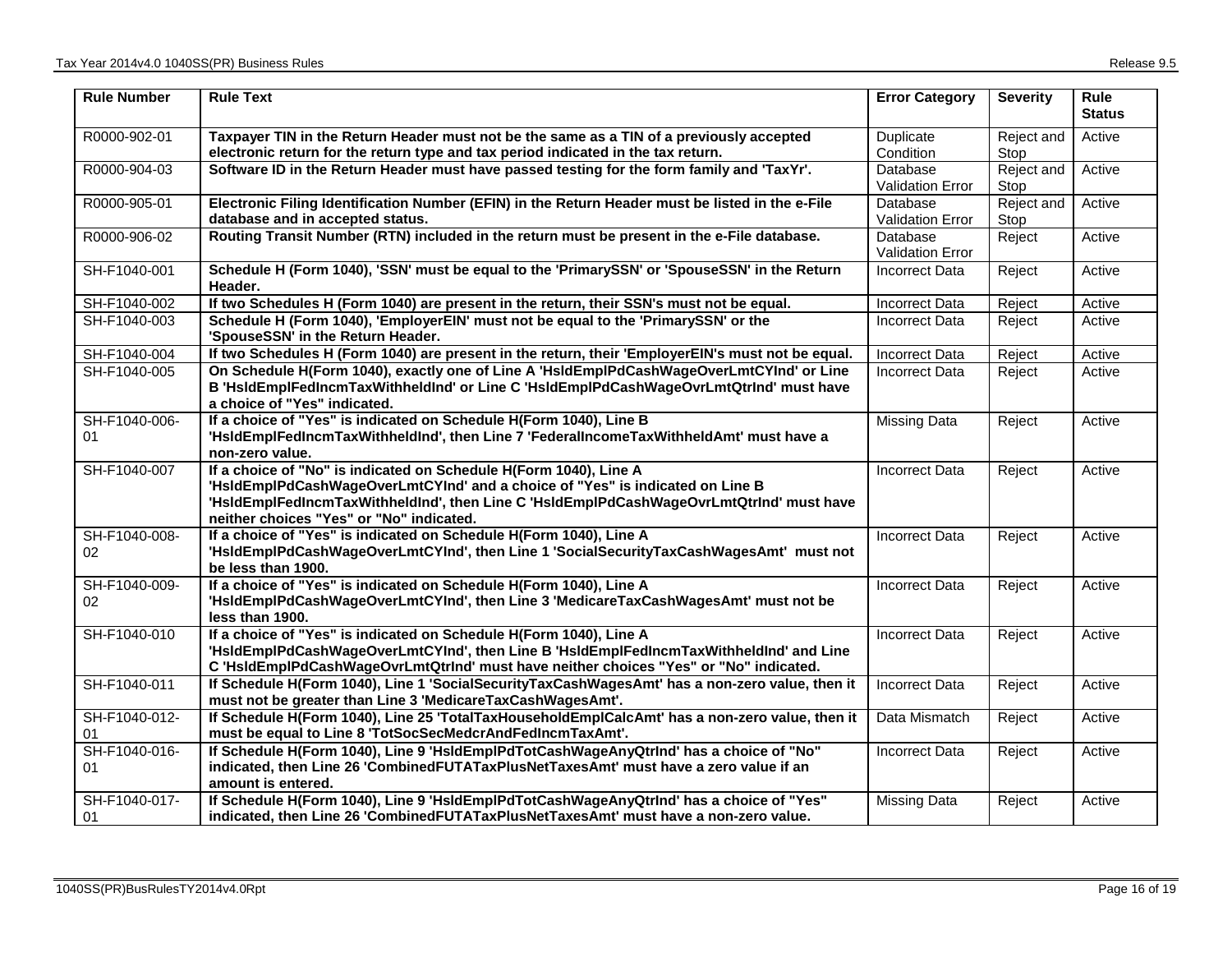| <b>Rule Number</b>  | <b>Rule Text</b>                                                                                                                                                                                                                                                                                                  | <b>Error Category</b>               | <b>Severity</b>    | <b>Rule</b><br><b>Status</b> |
|---------------------|-------------------------------------------------------------------------------------------------------------------------------------------------------------------------------------------------------------------------------------------------------------------------------------------------------------------|-------------------------------------|--------------------|------------------------------|
| SH-F1040-018-<br>01 | If a choice of "No" is indicated on Schedule H(Form 1040), [ Line A<br>'HsIdEmplPdCashWageOverLmtCYInd' and Line B 'HsIdEmplFedIncmTaxWithheldInd' ] and Line<br>C 'HsIdEmplPdCashWageOvrLmtQtrInd' has a choice of "Yes" indicated, then Line 26<br>'CombinedFUTATaxPlusNetTaxesAmt' must have a non-zero value. | <b>Missing Data</b>                 | Reject             | Active                       |
| SH-F1040-019-<br>01 | If a choice of "Yes" is indicated on Schedule H(Form 1040), Line C<br>'HsIdEmplPdCashWageOvrLmtQtrInd', then Line 10 'UnemplPaidOnlyOneStateInd' and Line 11<br>'PayAllStateUnemplContrilnd' and Line 12 'TxblFUTAWagesAlsoTxblUnemplInd' must have a<br>choice of "Yes" or "No" indicated.                       | <b>Missing Data</b>                 | Reject             | Active                       |
| SH-F1040-020-<br>01 | If a choice of "Yes" is indicated on Schedule H(Form 1040), Line 9<br>'HsIdEmplPdTotCashWageAnyQtrInd', then Line 10 'UnemplPaidOnlyOneStateInd' and Line 11<br>'PayAllStateUnemplContriInd' and Line 12 'TxblFUTAWagesAlsoTxblUnemplInd' must have a<br>choice of "Yes" or "No" indicated.                       | <b>Missing Data</b>                 | Reject             | Active                       |
| SH-F1040-022        | Schedule H (Form 1040), 'SSN' must have a value.                                                                                                                                                                                                                                                                  | <b>Missing Data</b>                 | Reject             | Active                       |
| SH-F1040-520-<br>01 | Schedule H (Form 1040), 'EmployerEIN' and 'EmployerNameControlTxt' must match data in the e-<br>File database.                                                                                                                                                                                                    | Database<br>Validation Error        | Reject             | Active                       |
| <b>STATE-001</b>    | The agency to which a State Submission is filed must participate in the Fed/State program.                                                                                                                                                                                                                        | Incorrect Data                      | Reject             | Active                       |
| <b>STATE-005</b>    | The Submission Category of a State Submission must match Submission Category of the<br>referenced IRS Submission.                                                                                                                                                                                                 | Data Mismatch                       | Reject             | Active                       |
| STATE-006           | If IRS Submission ID is not provided in the State Submission Manifest, the State must participate<br>in the State Stand Alone Program.                                                                                                                                                                            | Unsupported                         | Reject             | Active                       |
| STATE-007           | The IRS Submission ID referenced in the State Submision must be that of an IRS Return.                                                                                                                                                                                                                            | <b>Incorrect Data</b>               | Reject             | Active                       |
| <b>STATE-010</b>    | 'TaxYr' referenced in the State Submission Manifest must match 'TaxYr' of the linked Federal<br>return.                                                                                                                                                                                                           | Data Mismatch                       | Reject             | Active                       |
| STATE-011           | An SSN (either the Primary or the Spouse) referenced in the State Submission Manifest must<br>match an SSN (either the Primary or the Spouse) of a linked Federal return.                                                                                                                                         | Data Mismatch                       | Reject             | Active                       |
| STATE-012           | The State Submission category that was filed is not being accepted by Modernized e-File (MeF) at<br>this time. Please check the MeF web page under irs.gov for more information. The submission<br>category filed was <category>.</category>                                                                      | Unsupported                         | Reject and<br>Stop | Active                       |
| STATE-013           | The ETIN associated with the Individual submission is not a participating transmitter. Please<br>check the Modernized e-File (MeF) web page under irs.gov for more information on participation<br>rules.                                                                                                         | Unsupported                         | Reject and<br>Stop | Active                       |
| <b>STATE-015</b>    | If the Submission Category in the State Submission Manifest has a value of ("CORP" or "PART"<br>or "IND" or "EO" or "ESTRST"), then 'TaxYr' in the State Submission Manifest must be valid for<br>the current or prior year returns that are being accepted by Modernized e-File (MeF).                           | <b>Incorrect Data</b>               | Reject and<br>Stop | Active                       |
| <b>STATE-016</b>    | If the Submission Category in the State Submission Manifest has a value of ("CORPEP" or<br>"PARTEP" or "INDEP"or "ESTRSTEP"), then 'TaxYr' in the State Submission Manifest must be<br>the same as processing year.                                                                                               | Incorrect Data                      | Reject and<br>Stop | Active                       |
| STATE-017           | If the Submission Category in the State Submission Manifest has a value of ("CORPEP" or<br>"PARTEP" or "INDEP"or "ESTRSTEP"), then 'IRSSubmissionId' in the State Submission Manifest<br>must not have a value.                                                                                                   | <b>Incorrect Data</b>               | Reject and<br>Stop | Active                       |
| STATE-019           | In the State Submission Manifest, if the Submission Category has a value of ("IND" or "INDEP"),<br>then ('PrimarySSN' and 'PrimaryNameControlTxt') or 'Templd' must have a value.                                                                                                                                 | <b>Incorrect Data</b>               | Reject and<br>Stop | Active                       |
| STATE-901           | The IRS Submission ID referenced in the State Submission Manifest must be present in the e-File<br>database.                                                                                                                                                                                                      | Database<br><b>Validation Error</b> | Reject             | Active                       |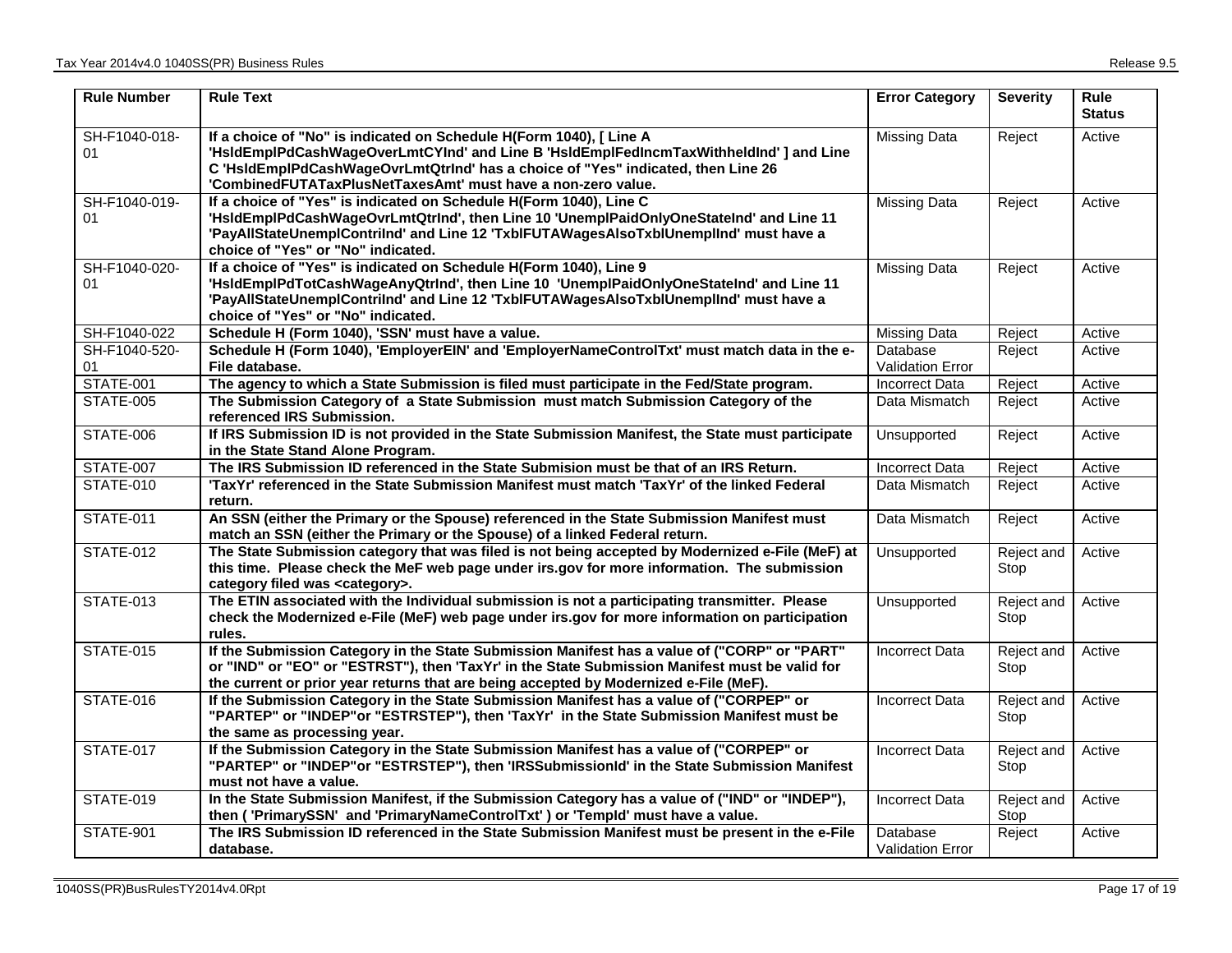| <b>Rule Number</b> | <b>Rule Text</b>                                                                                                                                                                                                                                                                                                                              | <b>Error Category</b>               | <b>Severity</b>    | Rule<br><b>Status</b> |
|--------------------|-----------------------------------------------------------------------------------------------------------------------------------------------------------------------------------------------------------------------------------------------------------------------------------------------------------------------------------------------|-------------------------------------|--------------------|-----------------------|
| STATE-902          | The IRS Submission ID referenced in the State Submission Manifest must be in accepted status.                                                                                                                                                                                                                                                 | Database<br><b>Validation Error</b> | Reject             | Active                |
| STATE-903          | Electronic Filing Identification Number (EFIN) in the State Submission Manifest must be approved<br>and present in the e-File database.                                                                                                                                                                                                       | Database<br><b>Validation Error</b> | Reject             | Active                |
| T0000-013          | The Message ID must be globally unique.                                                                                                                                                                                                                                                                                                       | Incorrect Data                      | Reject and<br>Stop | Active                |
| T0000-014          | The Submission ID must be globally unique.                                                                                                                                                                                                                                                                                                    | <b>Incorrect Data</b>               | Reject and<br>Stop | Active                |
| T0000-015          | The ETIN in the Message ID (the first five digits) must match the ETIN provided with the request.                                                                                                                                                                                                                                             | Incorrect Data                      | Reject and<br>Stop | Active                |
| T0000-016          | The Message ID must be 20 positions in length and conform to the following format: 12 digits<br>followed by 8 alphanumeric characters (only lower case alphabetic characters allowed).                                                                                                                                                        | <b>Incorrect Data</b>               | Reject and<br>Stop | Active                |
| T0000-017          | The Submission ID must be 20 characters in length.                                                                                                                                                                                                                                                                                            | <b>Incorrect Data</b>               | Reject and<br>Stop | Active                |
| T0000-900          | Transmission cannot be a duplicate of a previously accepted transmission.                                                                                                                                                                                                                                                                     | Duplicate<br>Condition              | Reject and<br>Stop | Deleted               |
| X0000-005          | The XML data has failed schema validation.                                                                                                                                                                                                                                                                                                    | <b>XML Error</b>                    | Reject and<br>Stop | Active                |
| X0000-008          | The namespace declarations in the root element of the return ('Return' element) must be as<br>follows: The default namespace shall be set to "http://www.irs.gov/efile" (xmlns=<br>"http://www.irs.gov/efile").The namespace prefix "efile" shall be bound to the namespace<br>"http://www.irs.gov" (xmlns:efile="http://www.irs.gov/efile"). | <b>XML Error</b>                    | Reject and<br>Stop | Active                |
| X0000-009          | The SOAP envelope structure in the Transmission file must conform to the SOAP 1.1<br>specification.                                                                                                                                                                                                                                           | <b>XML Error</b>                    | Reject and<br>Stop | Active                |
| X0000-010          | For each SubmissionID provided in the transmission manifest there must be a submission zip<br>archive entry present in the Attachment Zip file whose name (without the ".zip" extension)<br>matches the SubmissionID.                                                                                                                         | <b>Incorrect Data</b>               | Reject and<br>Stop | Active                |
| X0000-011          | All entries in the submission zip archive (zip file that is the submission) must begin with<br>"manifest/" or "/manifest/" or "xml/" or "/xml/" or "attachment/" or "/attachment/" (all lower case<br>characters).                                                                                                                            | <b>Incorrect Data</b>               | Reject and<br>Stop | Active                |
| X0000-012          | The name of a binary attachment file must be less than or equal to 64 bytes.                                                                                                                                                                                                                                                                  | <b>Incorrect Data</b>               | Reject and<br>Stop | Active                |
| X0000-015          | Each zip entry in the Attachment Zip file must end with ".zip" extension.                                                                                                                                                                                                                                                                     | Data Mismatch                       | Reject and<br>Stop | Active                |
| X0000-017          | ZIP Entry names in the transmission ZIP archive must be unique.                                                                                                                                                                                                                                                                               | Duplicate<br>Condition              | Reject and<br>Stop | Active                |
| X0000-018          | A submission zip archive (zip file that is the submission) must contain exactly one entry that<br>begins with "manifest/" or "/manifest/" and is followed by the file name "manifest.xml". The<br>entry name must use lower case characters ('a' through 'z') only and the separator must be the<br>forward slash character.                  | <b>Incorrect Data</b>               | Reject and<br>Stop | Active                |
| X0000-019          | A submission zip archive (zip file that is the submission) must contain exactly one entry that<br>consists of "xml/" or "/xml/" (all lower case characters) followed by a file name.                                                                                                                                                          | <b>Incorrect Data</b>               | Reject and<br>Stop | Active                |